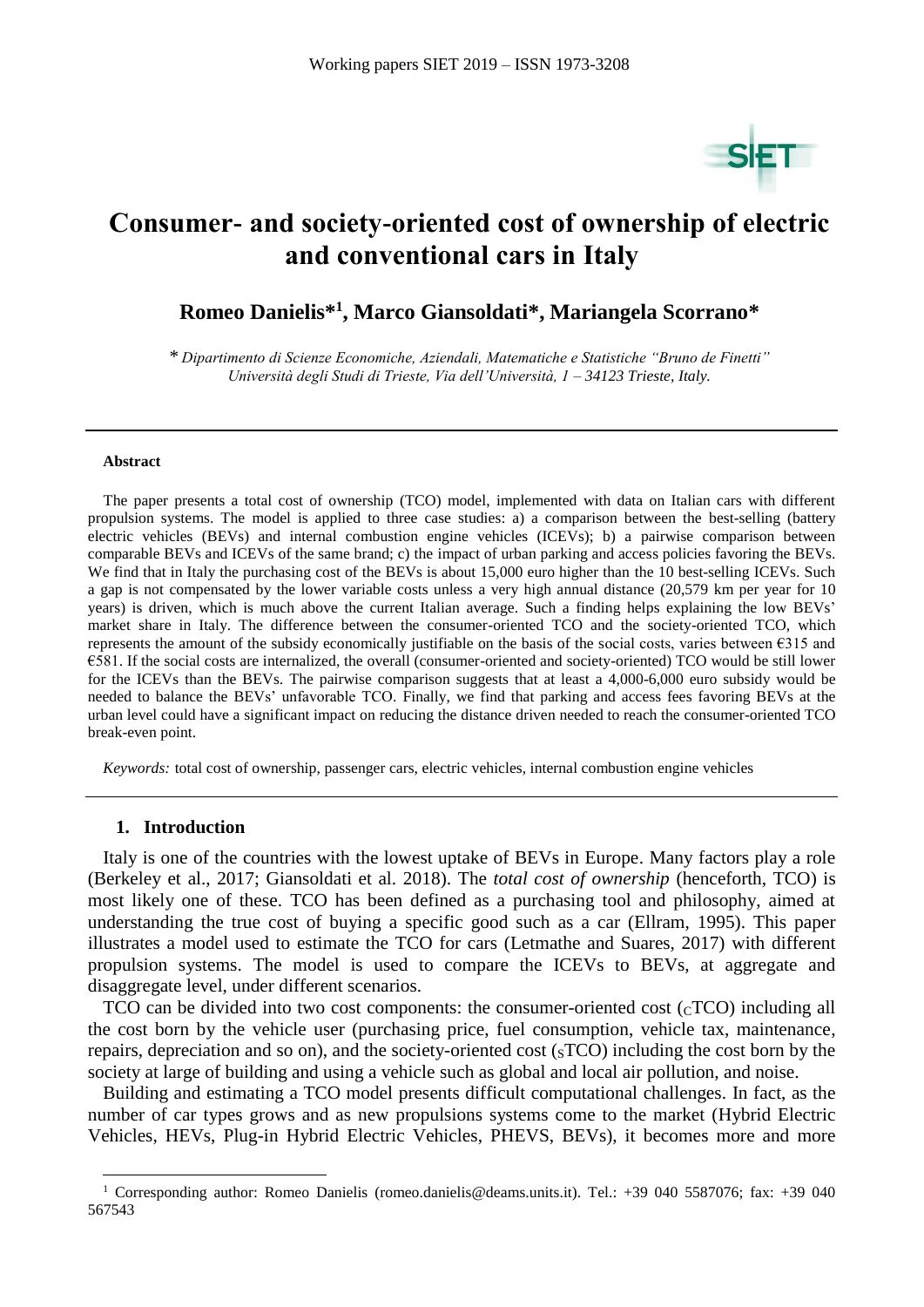difficult to process all available information. Nonetheless, acquiring a better knowledge of the TCO of a car is useful for consumers, fleet managers, original equipment manufacturers (OEMs) and the public policy decision maker.

As argued by Hagman et al. (2016), the tools available to consumers have so far been limited. Consequently, one might suspect that private consumers (and to a lesser extend fleet managers) have limited knowledge regarding the TCO metric, potentially leading to economically irrational purchase decisions. Stated differently, consumers might suffer from the ''energy-efficiency paradox'' (Gillingham and Palmer, 2013) because of imperfect information, bounded rationality, and limited mathematical skills. One strategy to address consumer misconception is to supply information on the TCO. Dumortier et al. (2015) find that providing such information would affect the stated preferences of consumers to purchase more energy efficient cars. Similar results are found by Kaenzig (2010) regarding eco-innovations.

This paper puts a special emphasis on discussing the potential implication of the diffusion of BEVs. Comparative information on the BEV's cTCO and sTCO is important also for the OEMs and for public policy. OEMs could use this information to develop more focused BEVs' marketing strategies and transport policy decision makers might tailor spatially and temporally their policies, eventually targeting specific market segments without risking an excess or insufficient use of public resources.

The construction and implementation of the model requires the identification and calculation of the multiple components of both private and social cost. Some components have uncertain values (i.e. real consumption in real driving conditions, repairs, residual value), others have a subjective nature (e.g. insurance premiums, driving styles), or vary over time (e.g. fuel or electricity cost). Some others are scientifically controversial (e.g. external costs of environmental or noise pollution), or stem from political decisions (e.g. monetary or nonmonetary incentives or fees for parking or for accessing to reserved areas). Moreover, the estimation requires to take into account the annual distance driven, the type of trips (urban/suburban), the ownership period (with implications for the residual value), and the appropriate discount rates.

As some authors underlined (Windisch, 2013; Hagman et al., 2016; Wu et al., 2015), the TCO evaluation needs to be:

- *Country specific,* taking into account electricity and fuel price, car price, vehicle excise tax, insurance;
- *Time-specific*, since fuel\electricity prices, the electricity mix and the battery costs change over time;
- Vehicle type-specific, with reference to the segment\brand\vehicle type;
- *Location-specific*, since the owner's place of residence and trip type determine the fuel efficiency and social costs.

It should also be stressed that the TCO model comprises only monetary variables. However, the choice of a vehicle is determined by other relevant non-monetary variables either a) time related, such as charging times or the car range; b) socio-psychological, such as knowledge, environmental concerns, attitude towards technological innovation, or driving style; and c) infrastructural, e.g. the density of the battery charging stations. The impact of these variables on the consumers' purchasing behavior is usually studied via discrete choice models (Liao et al., 2017).

We contribute to the literature by developing a TCO model for Italy, including both  $CTCO$  and  $S<sub>S</sub>TCO$ , for cars with different propulsion systems. The  $S<sub>S</sub>TCO$  considers  $CO<sub>2</sub>$  emissions, local pollution and noise. To the best of our knowledge, no TCO model has been developed for Italy, with the exception of Scorrano et al. (2017) and Lévay et al. (2017) who includes some Italian cars in a cross-country comparison. The case of Italy is interesting because, among the European countries, Italy is one of the countries with the lowest BEVs' uptake. This is due to several reasons, including the lack of BEV-specific subsidies, a fiscal taxation favoring diesel vehicles, the lack of charging infrastructure and the lack of interest on BEVs of the major Italian OEM. Yet, air pollution levels in the northern Italian towns is a serious health issue and the political interest for the BEVs is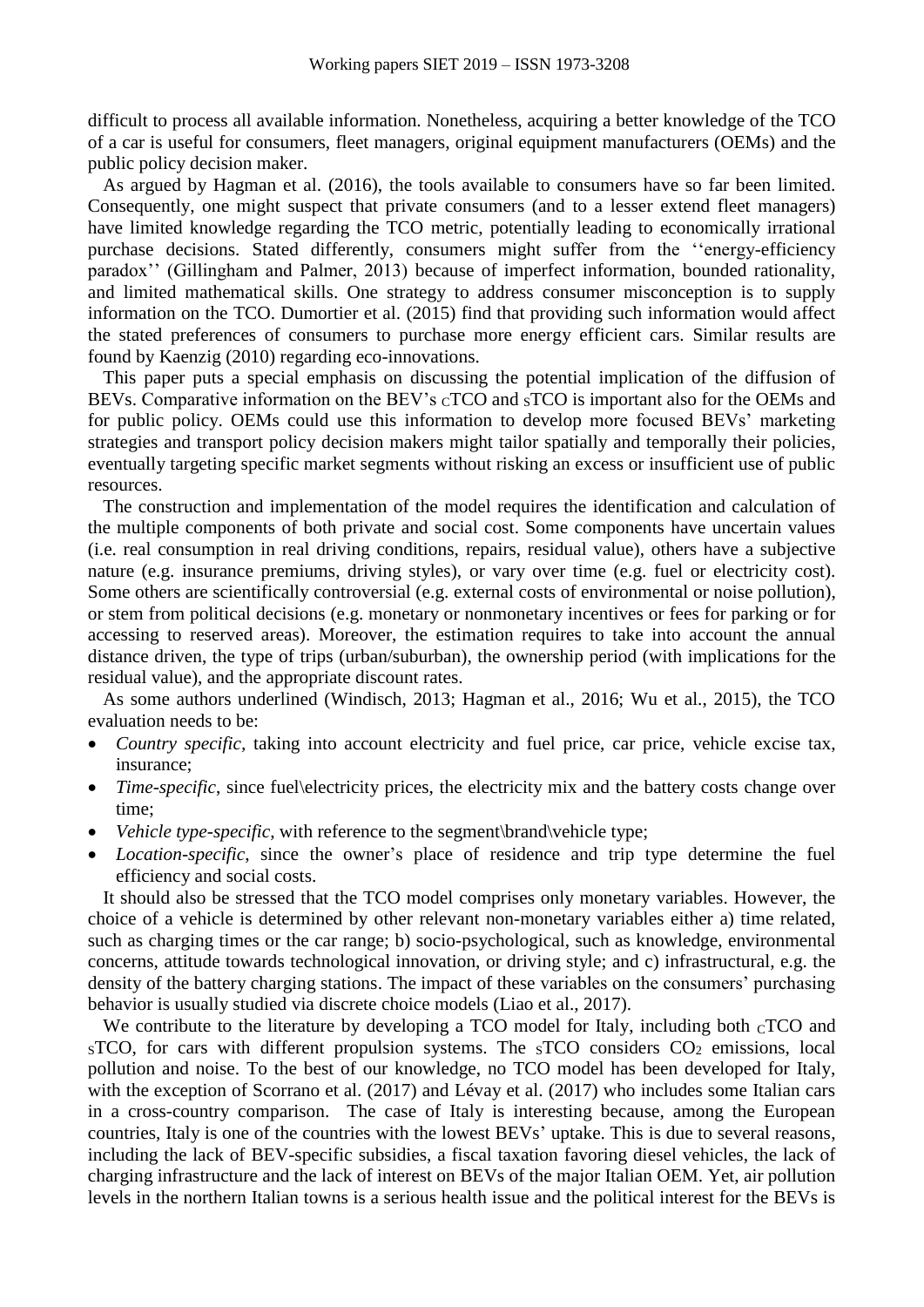growing. A TCO model is useful to quantify the financial gap between BEVs and ICEVs, to calculate the amount of the subsidy that would be needed to close the gap, and to evaluate whether such a subsidy is economically justifiable considering the externality cost savings.

The database developed for the model includes more than 90 car types of different propulsion systems (petrol ICEV, diesel ICEVs, HEV, PHEVs, BEVs with leased-battery and BEVs with purchased battery). In this paper we present applications related only to the comparison between ICEVs and BEVs. In order to draw conclusions on what could trigger BEVs' uptake in significant numbers, the 10 best-selling cars among the ICEVs and the BEVs are compared. The TCO model is based on current prices and allows us to analyze the status quo. It is part of our research agenda to use the model to forecast future scenarios.

The paper has the following structure. Section 2 introduces the related literature. Section 3 illustrates the TCO model. Section 4 presents three applications of the TCO model to compare: a) the top-selling BEVs and ICEVs in Italy; b) specific BEVs with equivalent ICEVs; c) the impact of urban policy favoring the BEVs. Section 5 concludes.

#### **2. Related literature**

The literature on the TCO of cars is rapidly growing. Comprehensive literature reviews have been compiled by Wu et al. (2015) and by Bubeck et al. (2016). We update their reviews, considering papers which compare across propulsion technologies and include BEVs, since our special interest is to discuss the potential penetration of the BEVs in the Italian car market. The surveyed contributions are listed in [Table 12.](#page-18-0)

The propulsion systems considered include ICEVs, HEVs, PHEVs, BEVs and sometimes FCEVs. Not all studies include both cost components,  $CTCO$  and  $STCO$ . Some studies, assuming that the alternative propulsion systems have the potential of reducing energy use and  $CO<sub>2</sub>$  emissions, focus on only the CTCO. However, the pioneering study by Kromer and Heywood (2007) invites not to overestimate the environmental benefits connected with the BEVs, due to the large carbon content in the US electricity mix. They see no clear winner in the future competition among propulsion systems, unless strongly influenced by government policies. Prud'homme and Koning (2012) find that in the year 2010 in France BEVs have excess costs above 10,000 euro, granting very small  $CO<sub>2</sub>$ gains. They conclude that unless massive cost and efficiency improvements are achieved, BEVs will require enormous subsidies.

The studies carried out up to the year 2012 are rather pessimistic over the potential penetration of the BEVs, less so for the HEV. They saw a potential  $_{\rm C}$ TCO convergence only after the period 2025-2030 (McKinsey & Company, 2011; Douglas and Stewart, 2011). However, in 2010 and 2012 two successful BEVs, the Nissan Leaf and the Tesla Model S, were introduced in the market. Propfe et al. (2012) argue more optimistically that  $CTCO$  gaps for alternative drivetrains will decrease significantly by 2020. In a very detailed report, Plötz et al. (2013) state, among other things, that BEVs' share in 2020 is highly dependent on external factors and that they might be more appealing for users driving an annual distance of 15,000 km. Similarly, Tseng et al. (2013) find that only HEVs have comparable  ${}_{\text{C}}$ TCO to ICEVs. BEVs could be competitive for users driving 20,000 miles per year for over 12 years, and tax credits are crucial in supporting the BEVs' diffusion. Bubeck et al. (2016) also find the HEVs are competitive in Germany since 2015, whereas the BEVs need a premium ranging from 8,600 to 32,400 euro. They forecast that BEVs will be economically viable in 2030.

Various authors (Hao et al., 2014; Diao et al., 2015; Zhao et al., 2015; Lévay et al.; 2017) stress the role of policies. Since BEVs have higher  $CTCO$  than ICEVs, policies are essential to support BEVs diffusion and take advantage of their lower air pollutants in-use emissions. This is true in any country, including China.

Considering a different vehicle segment, minibuses for passenger transportation, Falcão et al. (2017) reach the conclusion that BEVs'  $_{\rm C}$ TCO is 2.5 times higher than IVEVs' and that the payback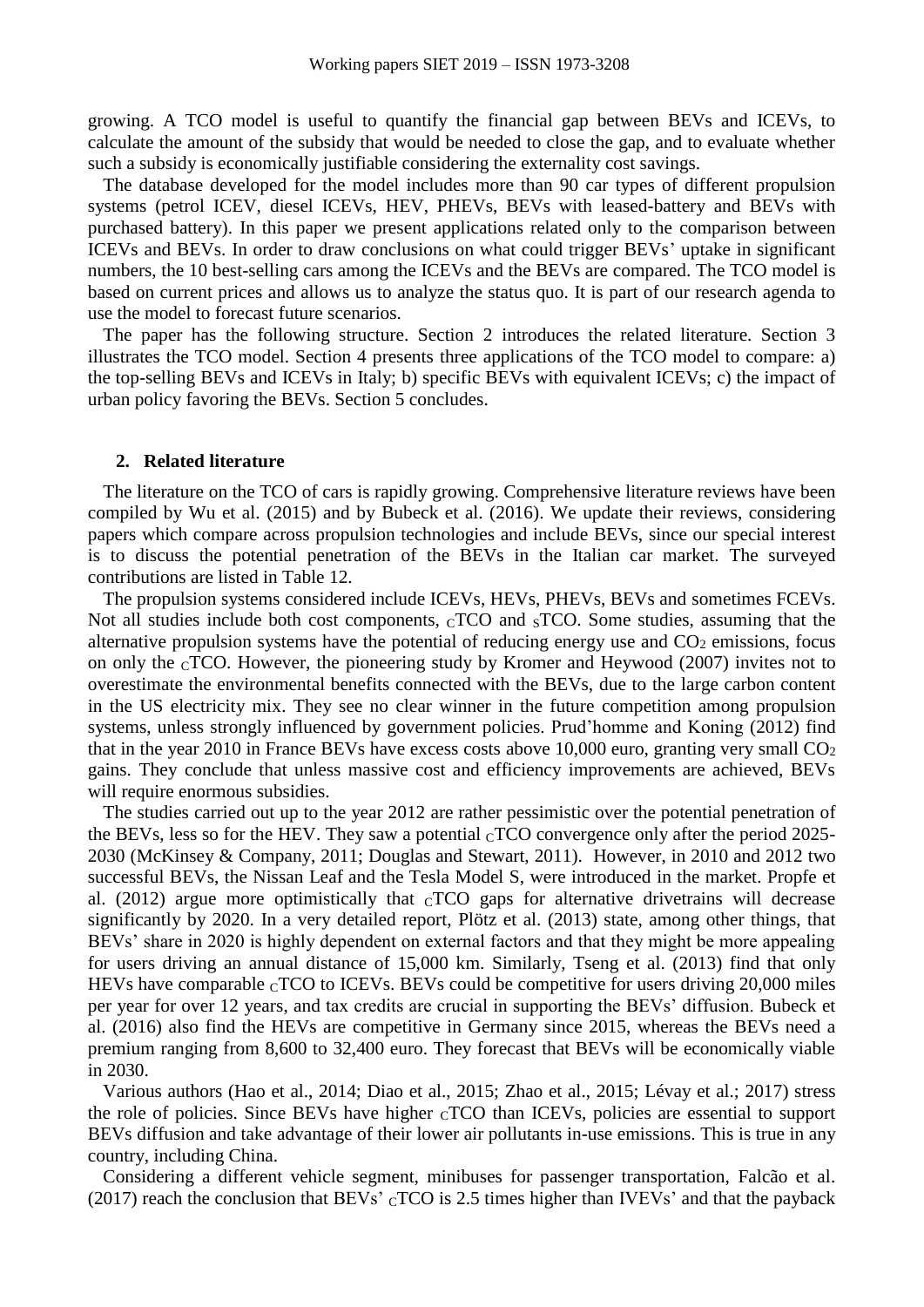period is 13 years. Mitropoulos et al. (2017) carry out a  $_{\rm C}$ TCO and externality ( $_{\rm S}$ TCO) study comparing the ICEVs, HEVs and EVs in the USA. They find the HEVs have the lowest  $\rm_{C}TCO$  and <sup>S</sup>TCO, the EVs have intermediate values and the ICEVs have the worse values both in terms of  $S<sub>S</sub>TCO$  and  $C<sub>C</sub>TCO$ . On the contrary, Bickert et al. (2015), analyzing the small car market segment in Germany, conclude that even considering the external costs caused by  $CO<sub>2</sub>$  emissions, BEVs do not have a financial advantage.

Wu et al. (2015) propose a probabilistic simulation model, able to estimate  $CTCO$  accounting for the uncertainty in some model parameters. They distinguish by propulsion systems and among 5 car segments, estimating the  $\rm_{C}TCO$  in the years 2014, 2020, and 2025. They find that the  $\rm_{C}TCO$  metric does not reflect how consumers make their purchase decision today, and that cost efficiency of EV increases with the consumer's driving distance and is higher for small than for large vehicles. Danielis et al. (2018) develop a probabilistic TCO model for Italy, comparing cars with different powertrain technologies. Their model includes stochastic and non-stochastic variables, vehicle usage and contextual assumptions. They show that with incentivizing policies electric cars are cost competitive with respect to hybrid electric ones and are expected to gain market share in 2025 without subsidies.

Very recently, Palmer et al.  $(2018)$  publish a cross-country historical analysis of the  $CTCO$ estimates, finding a clear connection between HEVs' CTCO and their market share.

As can be seen from [Table 12,](#page-18-0) studies focused on different vehicle classes, since each of them has its own peculiarities. The vehicle types selected for each vehicle class are either conceptual models, whose characteristics are defined selecting the main components of a vehicle, or representative models, selected from the real world models offered in a country at a specific date. In most cases the number of representative models selected is rather small (especially for the BEVs, since only a few were available), usually choosing the most popular ones (e.g. Nissan Leaf, Zoe, BYD, depending on the country). Lévay et al. (2017), being a more recent contribution, is able to compare 10 vehicle types for each propulsion systems in 8 European countries.

In the following Sections we will introduce our model and underline its main characteristics relative to the previous ones.

# **3. The total cost of ownership model**

The TCO model of a car comprises all monetary expenses to be paid in order to use a car for a given number of years and a given number of kilometers. Costs can be distinguished between fixed and variable costs. Fixed costs include the one-time cost incurred to purchase and register a car, and the annual fixed costs such as the vehicle excise duty (also known as "vehicle tax", "car tax" or "road tax"), the insurance premium, and the maintenance costs. Variable costs that vary on the basis of distance traveled include fuel costs and oil consumption. A group of costs is partly fixed and partly variable such as extraordinary repairs, tire costs, and starting-lighting-ignition SLI battery. Finally, there are costs such as access or parking fees associated with trips in urban center, differentiated by propulsion system and the engine technology of the car (EURO class).

The abovementioned costs are born by the user of the car. They are private in nature and are labelled "consumer-oriented costs" in the TCO literature.

A different group of costs are generated by the emission of air pollutants and noise. These are social or external in nature and are labelled "society-oriented costs" in the TCO literature.

To summarize, a TCO model comprises the following costs:

*Total cost of ownership = Consumer-oriented costs + Society-oriented costs*

where: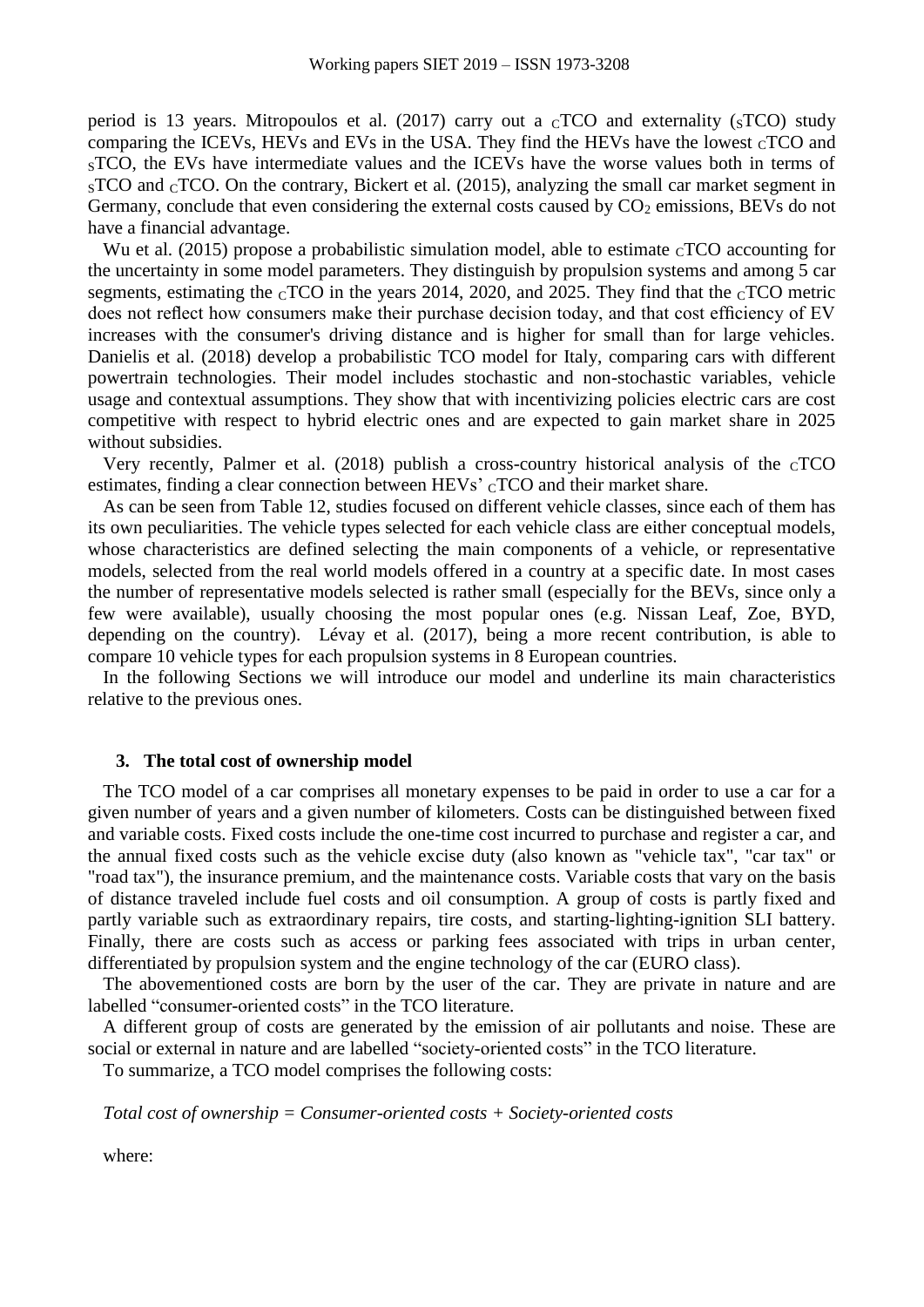*Consumer-oriented* cost *= Initial fixed costs + Annual fixed costs + Other fixed costs + Variable costs depending on distance traveled + Other variable costs – Residual value*

- $\bullet$  Initial fixed costs: retail price  $+$  state registration and licensing fees;
- Annual fixed costs: insurance + vehicle excise duty + preventive care and maintenance costs;
- Other fixed costs: extraordinary repair, cost of the replacement of the batteries;
- Variable cost per km: fuel cost\*annual distance traveled;
- Other variable costs: access and parking costs to urban areas differentiated by propulsion system;
- Residual value: the value of the car after the given years of use.

*Society-oriented* cost *= Cost associated to CO<sup>2</sup> emissions + Cost of local atmospheric pollution + Cost of noise pollution*

- Social cost associated to  $CO_2$  emissions: direct and indirect  $CO_2$  emission\*cost of  $CO_2$  per km driven;
- Cost of local atmospheric pollution: emission of local pollutants\*cost for local pollution per car-km;
- Cost of noise pollution: emissions of local noise pollution \*cost of local noise per km driven.

The TCO model can be used to compare two types of car with different propulsion systems, computing the break-even in terms of either: a) the distance to be annually driven for a given number of years to generate the same amount of TCO or b) the payback period, that is the number of years needed, given an annual mileage, in order to equalize TCO (e.g., Al-Alawi and Bradley, 2013). The former approach will be taken in this paper, since we want to estimate the vehicle use which makes a BEV cost convenient.

To estimate the model, we have built a database containing information on the most common cars on sale in Italy. All propulsion systems are included. To date, the database contains about 90 models. For each of them, the information gathered relates to:

- Technical variables such as type of model, accessories, battery size, car size, trunk size, fuel economy (urban, highway and combined);
- Economic variables such as retail price, state registration and licensing fee, vehicle excise duty, insurance premiums, fuel\electricity price, maintenance and repair costs, ordinary and extraordinary maintenance, vehicle depreciation, main battery replacement (in the case of an EV), access and parking cost in protected areas, financing;
- Environmental variables such as direct and indirect  $CO<sub>2</sub>$  and local pollutants emissions, noise level and their monetary evaluation.

Some of these costs are rather problematic to estimate. In the following Section, the main data issues and assumptions made will be described. More details are described in the Appendix.

# **4. Definition of the variables**

Our main purpose is to compare among propulsion systems with specific focus on the BEVs. The comparison will be made:

- estimating the total cost of owning the car for a given number of years (the economic life of a car) and travelling a given number of kilometers;
- assuming a driver of 40 years of age and living in the Italian Region of Friuli Venezia Giulia;
- assuming a driving pattern of 60% urban and 40% highway trips;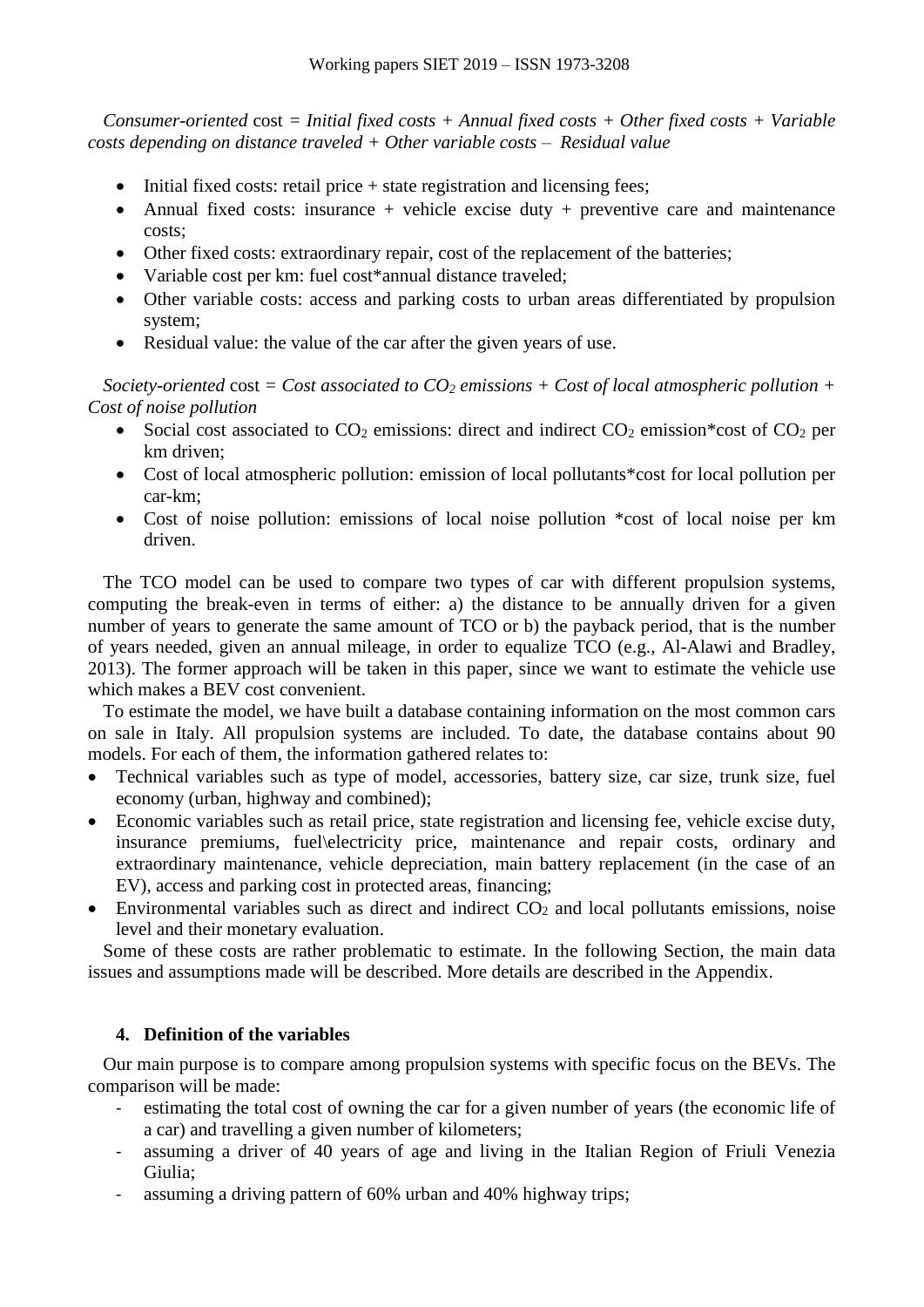The model could be used for simulation. Sensitivity analysis can be easily performed but it is not reported in this paper.

#### *4.1 Technical variables*

# *Vehicle type*

A specific feature of our approach to modelling TCO is to rely on real cars with the largest sales in the Italian market, instead of developing conceptual car types (Al-Alawi and Bradley, 2013; Wu et al., 2015) or using a limited number of representative vehicle type (Lèvay et al., 2017; Mitropoulos et al., 2017). The advantage of the conceptual car approach is to control for car components so that two cars might differ only on the desired features. The advantage of our approach is to base the comparison on the vehicle types currently available to the customers. However, it is difficult to select among the numerous variants within each vehicle type (for instance, the Nissan Leaf is available in Italy in 3 trims: Visia, Visia Plus, Acenta, Tekna). Price and horsepower\kilowatts may vary substantially on the basis of different configurations. Color, software endowment, safety equipment or autonomous drive, and comfort equipment might further determine the final price of the car. We have made an effort to choose for our comparisons cars similar regarding size, acceleration, power and engine displacement, trunk size, number of seats.

#### *Fuel economy*

Fuel economy represents an important aspect in a comparison across propulsion systems. This information, however, is problematic. A first issue concerns the difference between test and real fuel consumption. Real consumption depends from many factors linked to traffic conditions (congestion levels), type of road (flat or steep), weather conditions, and driving style. The latter aspect has a particular influence on BEVs, which are endowed with regenerative breaking. Test fuel consumption is measured through predefined driving cycles such as the American EPA and the European NECD driving cycles. The EPA one usually leads to higher estimated consumption levels than NECD one, and is commonly considered closer to real-world consumption. When available (i.e. only for the cars sold in the US), we opted for the EPA estimates.

#### *4.2 Economic variables*

#### *Retail price*

Similarly to previous studies (Windisch, 2013; Hagman et al., 2016; Lévay et al., 2017), we use real-life prices. However, it is common practice for OEMs to recommend a retail price (known as manufacturer's suggested retail price, MSRP) to help standardizing prices among locations. MSRP usually varies, sometimes considerably, by country. Car dealers apply discounts, defining the final price that the customer pays for the car. It is common practice to apply generous discounts, so that the MSRP is nothing but a starting point. As our database is not able to incorporate such variability, we rely on the MSRP in Italy in the year 2017, although it might lead to an overestimation of the TCO. However, if the overestimation is similar across models and propulsion systems, the comparison is not seriously distorted. An alternative, adopted in some studies (Al-Alawi and Bradley, 2013; Wu et al., 2015; Bubeck et al., 2016), would be to model the retail price (termed retail price equivalent) by summing up the car's components. The disadvantage of the latter being its inability to capture the OEMs' market strategies.

#### *Insurance*

The insurance premium depends on: a) vehicle's characteristics, b) driver's characteristics and past accident history, c) place of residency, and e) the commercial strategy of the insurance company. In order to ensure the comparability, we keep constant the components b), c), d). At the moment, referring to a 40 years old driver living in the Friuli Venezia Giulia Region. Presently, in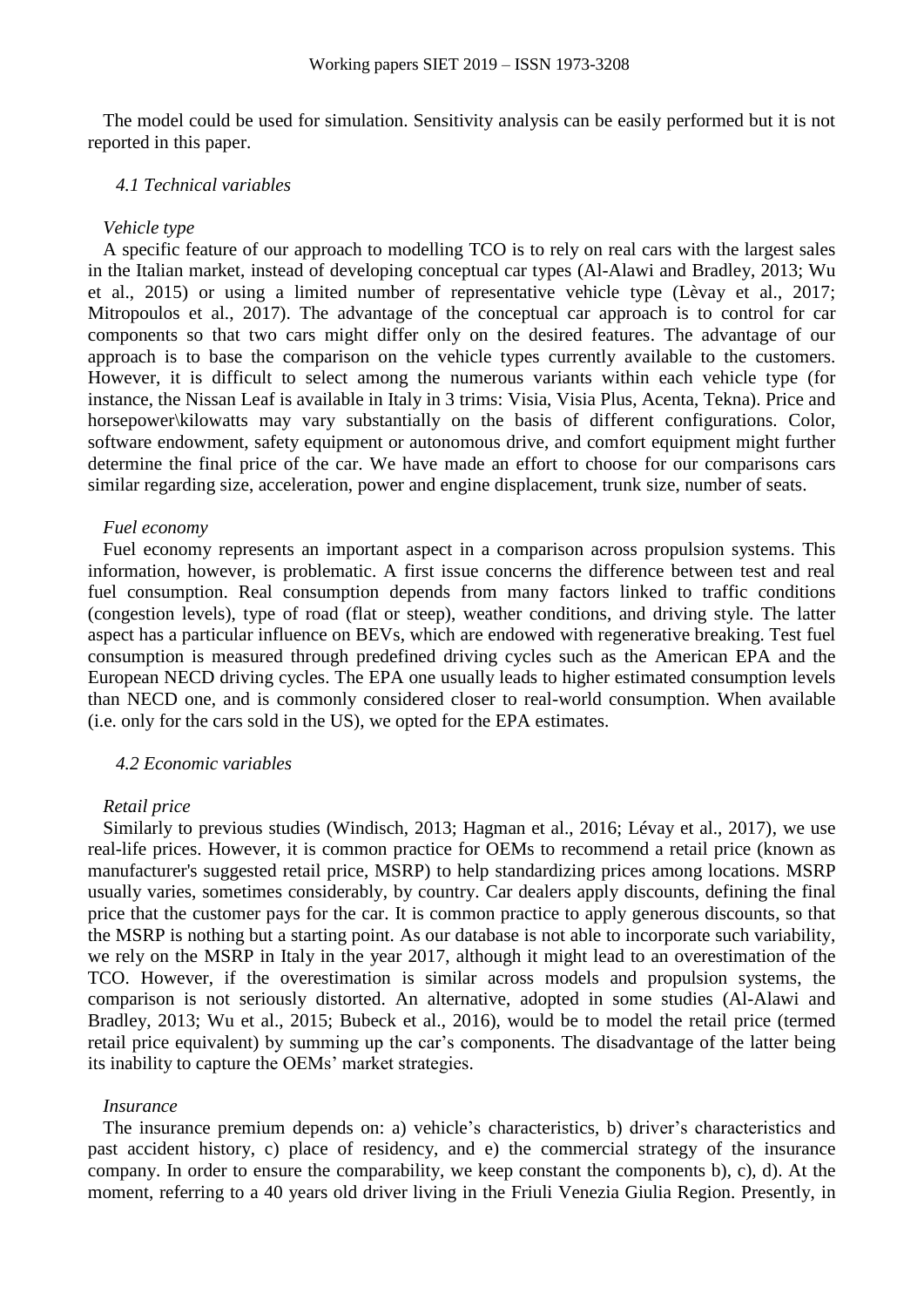Italy major insurance companies apply a 50% discount on BEVs' insurance premiums. Quotations for every model are derived from internet websites.

#### *Fuel\electricity price*

Fuel\electricity prices have a market component (oil and energy mix price) and a fiscal component (fuel taxes). The results presented below are based on the observed prices in Italy, kept constant in real terms over the years.

#### *Vehicle excise duty*

In Italy, such a tax is defined and managed at regional level. It is commonly differentiated by engine displacement, by EURO class and by fuel type. More information in the Appendix.

#### *Years of use of the car, battery replacement and the residual value*

A crucial aspect in the comparison between ICEVs and BEVs concerns the years of use, the replacement of the battery and the residual value.

It is well-known that, in an ICEV, the engine is the part that ages most quickly. Technological improvements, however, made it possible for internal combustion engines to last several years, subject only to preventive care and maintenance. As a result, ICEVs are sold with a long warranty period<sup>2</sup> (3 to 6 years).

BEVs do not have an endothermic engine and have much fewer moving parts, but the battery degrades (it loses range) over time and needs to be replaced after a certain number of years. Some car manufacturers dealt with this issue (Renault, for example) through the sale of BEVs with leased batteries, so that the risks are born by the manufacturer. However, it was not a commercial success. Since BEVs are a relatively new product and the continuous technological improvements, it is difficult to make assumption about the length of battery life<sup>3</sup>. And It is problematic to quantify the cost of its substitution. These challenges make the comparison amongst cars with different propulsion systems quite uncertain.

Such uncertainties are passed on the residual value of the car. If for conventional cars, the depreciation rate is sufficiently known, for BEVs it is highly uncertain (Lèvay et al., 2017). The empirical evidence seems to show a very rapid initial depreciation but converging to the ICEVs in the medium term.

In our calculations, since the average owning time in Italy is 10 years, the uncertainty will be solved by setting the resale value of both ICEVs and BEVs to zero. According to most sources, we consulted, after 10 years, the resale value of any car is close to zero $4$ . This is a strong assumption which might not be true for all ICEVs, especially the ones with highly-reputed brands, or for the Tesla Motors' luxury models. The car use selected for our comparison, however, do not belong to the luxury segment.

Two scenario will be evaluated: an annual distance driven equal to 5,000 km and to 10,000 km. Both scenarios appear to be compatible with the forecasted battery lifetime, so that there is no need for substituting the battery for the BEVs<sup>5</sup>. The first scenario is representative of a BEV used as a second car, mainly for urban trips. The second scenario is representative of a BEV used as the only

 $\overline{a}$ 

 $2$  Three years or 36,000 miles (always calculated by whichever comes first, and often referred to as  $3/36$ ) seems to be the de facto bumper-to-bumper warranty coverage, but most luxury cars have a 4/50 warranty and still some other cars have 5/60. American and Japanese vehicles offer an additional powertrain warranty to as long as  $10/100$  – covering the engine and transmission only. However, European luxury brands do not extend powertrain coverage beyond the basic warranty period.

<sup>&</sup>lt;sup>3</sup> The question of how long will a battery last is not an easy one. It depends on many factors [\(https://cleantechnica.com/2016/05/31/battery-lifetime-long-can-electric-vehicle-batteries-last/\)](https://cleantechnica.com/2016/05/31/battery-lifetime-long-can-electric-vehicle-batteries-last/). As the BEVs are relatively recent, only anecdotal evidence is available.

<sup>4</sup> Diao et al. (2015) estimate for China a resale value of 10% of the MSRP after 10 years. Zhao et al. (201) assume a resale value of 15% of its MSRP for an ICEV and 10% for a BEV.

<sup>5</sup> Mitropoulos et al. (2017) makes the same assumption.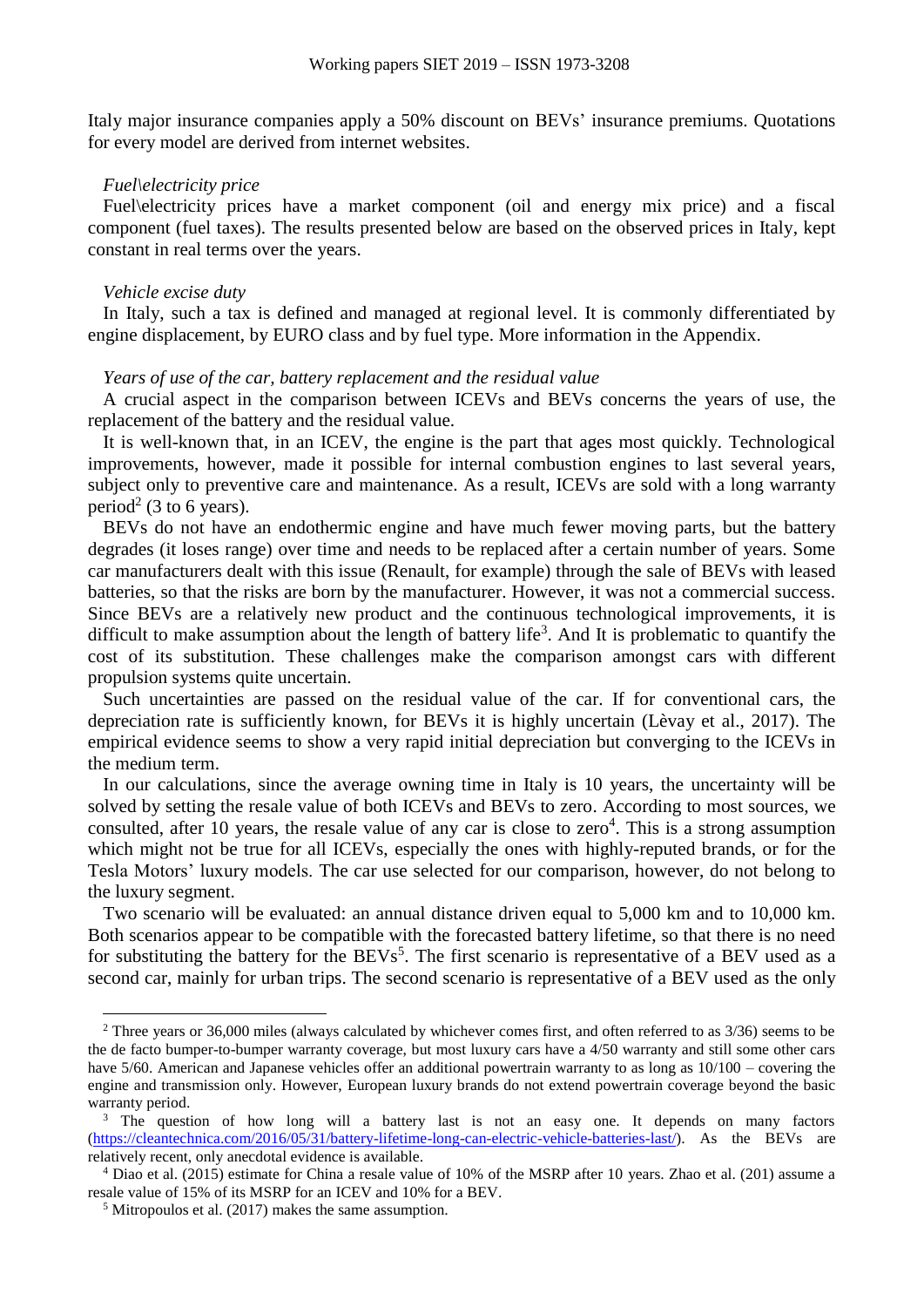car for urban and intercity trips. The combination 10 years and 10,000 km per year is representative of the Italian average<sup>6</sup>. An alternative approach, adopted in the literature (Windisch, 2013; Wu et al, 2015; Hagman et al., 2016) would be to consider only the TCO of the first owner and estimate the resale value of the car. As it is more common in Italy to keep the car for its entire lifetime, we did not opt for this latter approach.

# *Cost of parking or access to reserved areas*

Some Italian cities allow BEVs to access the city center and park for free. As such savings might be an important motivation for buying a BEV, these potential savings are included in the our TCO model.

#### *4.3 Environmental variables*

As listed in [Table 12,](#page-18-0) all studies evaluating  ${}_{5}TCO$  include  $CO_{2}$  emissions, some include also local pollutants, only Prud'homme and Koning (2012) include noise. Mitropoulos et al. (2017) include time losses. Our model includes  $CO<sub>2</sub>$  emissions, local pollutants and noise.

#### *The social cost of CO<sup>2</sup>*

 $CO<sub>2</sub>$  emissions are linked to fuel consumption. Information on  $CO<sub>2</sub>$  emissions during vehicle use is provided on the basis of NECD or EPA driving cycles. It needs to integrated by the so called "well-to-tank" emissions generated during fuel extraction, production, distribution and the manufacturing and disposal of the car. The Italian values, taking into account the Italian electricity mix, are drawn from Rusich e Danielis (2015) and Danielis et al. (2019).

The monetary value to be attributed to  $CO<sub>2</sub>$  is quite uncertain. A detailed discussion of this issue is provided by Nocera et al. (2015) who reports 699 estimates stemming from 60 studies published on scientific journals between 2010 and 2014. The values range from -2 to 1.48 euro per ton. The average value is  $\epsilon$ 56/tCO<sub>2</sub>eq (with a standard deviation equal to 137). The median value is 17.5 euro per ton. We use such a value as a starting point for our estimations. See the Appendix for more details.

# *The social cost of local environmental pollution*

The emission of local pollutants such as  $CO$ ,  $NOx$ ,  $PM$  and  $O<sub>3</sub>$  is differentiated by engine technology. Traffic conditions impact the performance of the car: urban driving, characterized by frequent stop-and-go requirements, is less efficient than highway driving. The damage connected with the exhaust emissions depends on many factors including geomorphological and seasonal ones. Moreover, the estimation of the damages to human health and historical buildings can be performed with different methods. These complexities and uncertainties are analyzed and discussed in the publication by the DG MOVE (2014). See the Appendix for more details.

#### *The social cost of noise*

The estimation of the external cost of noise is also quite problematic. BEVs are less noisy than ICEVs given the absence of an endothermic engine, but they are not exempt from the noise generated by the rolling of the tires. We rely on the values presented in the publication titled "Update of the Handbook on External Costs of Transport (2014)" by the DG MOVE (2014). The values are differentiated for type of vehicle, day and night, traffic conditions and area (rural, suburban, and rural). See the Appendix for more details.

<sup>6</sup> Mitropoulos et al. (2017) for the US selects these values: 11,300 miles and lifetime of 10.6 years.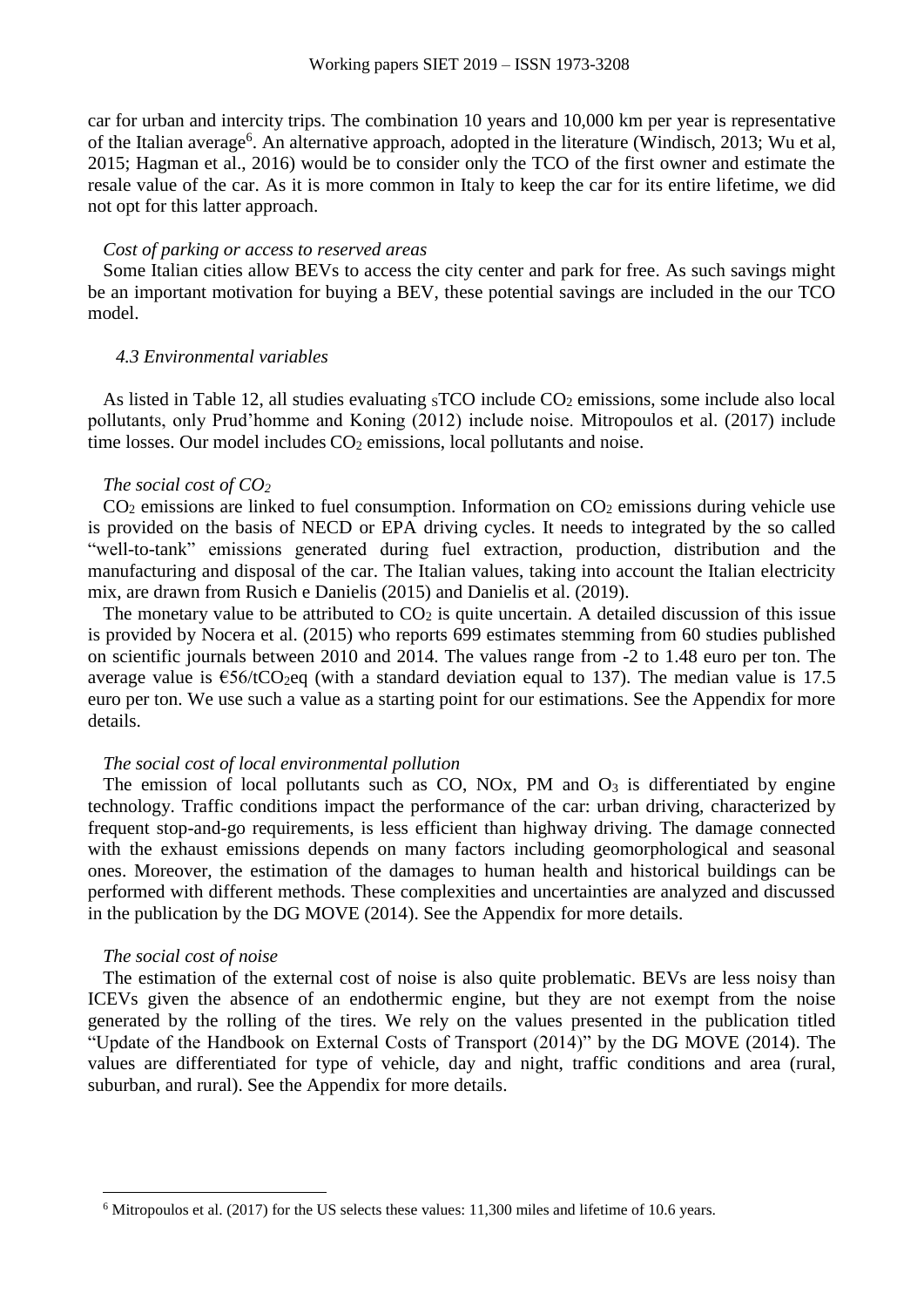# **5. Three applications of the TCO model**

The model allows us to perform several types of estimations. We have chosen to report:

a) a comparison between the 10 best-selling BEVs and ICEVs;

b) a pairwise comparison between BEVs and ICEVs of the same brand with similar characteristics;

c) as in b) but with urban policies incentivizing BEVs;

*A comparison between the 10 best-selling BEVs and gasoline cars in Italy* We selected the 10 best-selling ICEVs in Italy [\(](#page-8-0)

[Table](#page-8-0) 1). According to UNRAE statistics in 2017 (up to November 2017), they are three petrol cars and 7 diesel cars.

| <b>Brand</b>        | Fuel        | Vehicle<br>type                  | Engine<br>displ. (cc) | Size        | HP  | Accele-<br>ration* | CO <sub>2</sub><br>(g/km) | <b>MSRP</b> | Quantity<br>sold 2017 |
|---------------------|-------------|----------------------------------|-----------------------|-------------|-----|--------------------|---------------------------|-------------|-----------------------|
| Fiat<br>Panda       | $\mathbf P$ | 1.2 Easy                         | 1242                  | 365/164/155 | 69  | 14.2               | 120                       | 11,600      | 94,732                |
| Lancia Y            | P           | 1.2 Silver                       | 1242                  | 384/168/152 | 69  | 14.5               | 120                       | 13,350      | 38,128                |
| <b>FIAT</b><br>500L | $\mathbf P$ | 1.4 Pop Star                     | 1368                  | 415/178/166 | 95  | 12.8               | 143                       | 18,150      | 40.324                |
| Fiat 500L           | D           | 1.3 Multijet<br>95 CV Easy       | 1248                  | 365/164/155 | 95  | 12.8               | 94                        | 15,540      | 33,174                |
| Fiat<br>500X        | D           | 1.3 Multijet<br>95 CV Pop<br>4x2 | 1598                  | 425/180/160 | 95  | 12.9               | 107                       | 19,250      | 35,177                |
| Jeep<br>Renegade    | D           | 1.6 Multijet<br>95 CV Sport      | 1598                  | 424/180/167 | 95  | 10.2               | 115                       | 22,800      | 30,854                |
| Renault<br>Clio     | D           | 1.5 dCi 75 CV<br>Life            | 1461                  | 406/173/145 | 75  | 14.3               | 85                        | 15,000      | 28,124                |
| Fiat Tipo           | D           | 1.3 Multijet<br>Easy             | 1248                  | 453/179/150 | 95  | 11.7               | 108                       | 17,600      | 36,868                |
| Nissan<br>Qashqai   | D           | $1.2$ DIG-T<br>Visia             | 1197                  | 438/181/159 | 116 | 11.3               | 129                       | 20,830      | 27.400                |
| Fiat<br>Panda       | D           | 1.3 Multijet<br>95 CV Easy       | 1248                  | 365/164/155 | 95  | 12.8               | 94                        | 16,500      | 27,166                |

<span id="page-8-0"></span>Table 1 – Techno-economic characteristics of the best-selling ICEVs

 $P=$  Petrol,  $D=$  Diesel ; \*Acceleration (0-100 km/h in sec.)

By making use of the available data and the developed TCO model we obtain the values reported in [Table 2:](#page-8-1)

<span id="page-8-1"></span>Table 2 – TCO of the 10 best-selling cars in Italy

| * **** <del>*</del><br>$100$ or the 10 0000 behing early in run |                  |                                     |                  |                                  |                  |                  |  |
|-----------------------------------------------------------------|------------------|-------------------------------------|------------------|----------------------------------|------------------|------------------|--|
|                                                                 |                  | Annual distance driven 5,000 km for |                  | Annual distance driven 10,000 km |                  |                  |  |
|                                                                 |                  | 10 years                            |                  | for 10 years                     |                  |                  |  |
|                                                                 | average<br>value | minimum<br>value                    | maximum<br>value | average<br>value                 | minimum<br>value | maximum<br>value |  |
| <b>MSRP</b>                                                     | 16,966           | 11,600                              | 22,800           | 16,966                           | 11,600           | 22,800           |  |
| Annual operating cost                                           | 2.097            | 1.930                               | 2,337            | 2.817                            | 2.440            | 3,389            |  |
| $CC TCO$                                                        | 33,975           | 30,206                              | 39,814           | 39,816                           | 35,333           | 45,310           |  |
| $SS$ TCO                                                        | 540              | 492                                 | 580              | 985                              | 884              | 1,061            |  |
| $TCO = CTCO + STCO$                                             | 34,515           | 30,698                              | 40,394           | 40,801                           | 36,376           | 46,371           |  |

Taking into account the BEVs sold on the Italian market [\(Table 3\)](#page-9-0), focusing only on the medium segment and excluding the Tesla Model S and Model X, we obtain the values reported in [Table 4.](#page-9-1)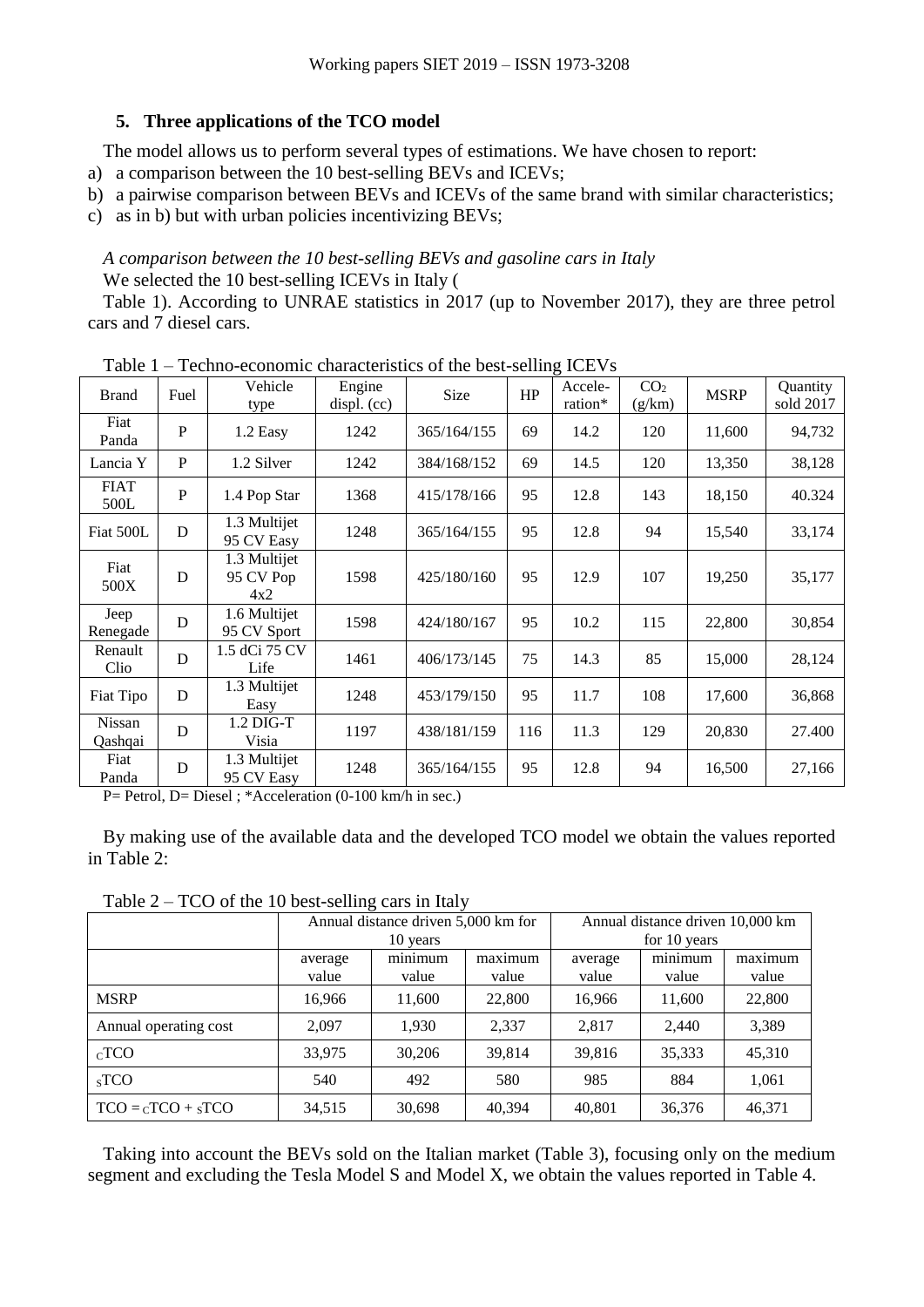| <b>Brand</b>               | Vehicle type         | HP  | Accele-<br>ration* | <b>Battery</b><br>(kWh) | <b>Size</b> | <b>MSRP</b> | Quantity sold<br>2017 |
|----------------------------|----------------------|-----|--------------------|-------------------------|-------------|-------------|-----------------------|
| Nissan Leaf                | <b>LEAF VISIA</b>    | 109 | 11.5               | 24                      | 445/177/155 | 30,690      | 456                   |
| Renault Zoe                | Zoe Life, R90        | 109 | 13.5               | 41                      | 408/173/156 | 33,250      | 308                   |
| <b>Smart Fortwo</b><br>ED. | Youngster            | 75  | 12.7               | 17.6                    | 350/167/155 | 24,559      | 249                   |
| Citroën C-Zero             | Séduction            | 67  | 15.9               | 16                      | 348/148/161 | 30,690      | 81                    |
| <b>VW E-UP</b>             | $e-up!$              | 82  | 12.4               | 18.7                    | 360/164/150 | 27,150      | 52                    |
| <b>VW E-GOLF</b>           | $2017 \text{ model}$ | 116 | 10.4               | 24.2                    | 427/179/148 | 37,600      | >27                   |
| Peugeot iOn                | Active               | 67  | 15.9               | 16                      | 348/148/161 | 28,151      | >27                   |
| Mitsubishii Miev           | i-MiEV               | 64  | 15.9               | 16                      | 348/148/161 | 32,214      | >27                   |
| BMW i3                     | I <sub>3</sub>       | 170 | 7.5                | 22                      | 400/178/160 | 36,500      | 119                   |
| Hyundai Ioniq<br>Electric  | Comfort              | 120 | 10.2               | 28                      | 447/182/145 | 36,750      | >27                   |

<span id="page-9-0"></span>Table 3 – Techno-economic characteristics of the selected BEVs

\*Acceleration (0-100 km/h in sec.)

<span id="page-9-1"></span>Table 4 – TCO of the BEVs sold in the Italian market

|                       |                  | Annual distance driven 5,000 km for 10<br>vears |                  |                  | Annual distance driven 10,000 km for<br>10 years |                   |  |  |
|-----------------------|------------------|-------------------------------------------------|------------------|------------------|--------------------------------------------------|-------------------|--|--|
|                       | average<br>value | minimum<br>value                                | maximum<br>value | average<br>value | minimu<br>m value                                | maximu<br>m value |  |  |
| <b>MSRP</b>           | 31,755           | 24,559                                          | 37,600           | 31,755           | 24.559                                           | 37,600            |  |  |
| Annual operating cost | 1,225            | 1,095                                           | 1,465            | 1,640            | 1.497                                            | 1,908             |  |  |
| $_{\rm C}$ TCO        | 41,693           | 35,378                                          | 48,384           | 45,057           | 39,089                                           | 51,974            |  |  |
| $SS$ TCO              | 225              | 225                                             | 226              | 405              | 405                                              | 405               |  |  |
| $TCO = cTCO + sTCO$   | 41,918           | 35,603                                          | 48,609           | 45,461           | 39,494                                           | 52,379            |  |  |

We observe the following.

 $\overline{a}$ 

- In Italy, the average MSRP of the BEVs is  $\epsilon$ 14,789 higher than that of the 10 best-selling cars;
- The  $\overline{C}$  TCO of the ICEVs is  $\epsilon$ 7,718 lower than the BEVs' one if the annual distance driven is 5,000 km for 10 years. It reduces to  $65,241$  if the annual distance driven is 10,000 km for 10 years.
- The average break-even kilometers for the best-selling ICEVs and BEVs in Italy is equal to 20,579 km. This means that if a driver travels such an average distance for 10 years, then BEVs is, on average, as convenient as the best-selling gasoline cars on the Italian market. Considering that an average passenger car in Italy travels about  $11,200$  km a year<sup>7</sup>, it is no surprise that the market share for BEVs in Italy is currently very limited (equal to 0.1%).
- The difference between the  $CTCO$  and the  $STCO$  is on average equal to about  $\epsilon$ 581 (when the annual distance driven is 10,000) and  $6315$  (when the annual distance driven is 5,000). That would be the amount of the subsidy economically justifiable on the basis of the social costs. It can be noted the overall TCO is lower for the ICEVs than for the BEVs.

It should be emphasized that the above results are country-specific. Compared to other European countries such as Germany, the UK or the Scandinavian countries, Italy has a fleet mainly comprising small medium cars (segment  $A\setminus B$ ) for a number of reasons including urban density and income. This makes BEVs' penetration in Italy particularly difficult until small and relatively cheap BEVs make their appearance in the market. For the same reasons, in Italy the Renault Twizy

<sup>&</sup>lt;sup>7</sup> There is no official data on the average distance travelled for the Italian passenger cars. Such estimate has been made by the website facile.it.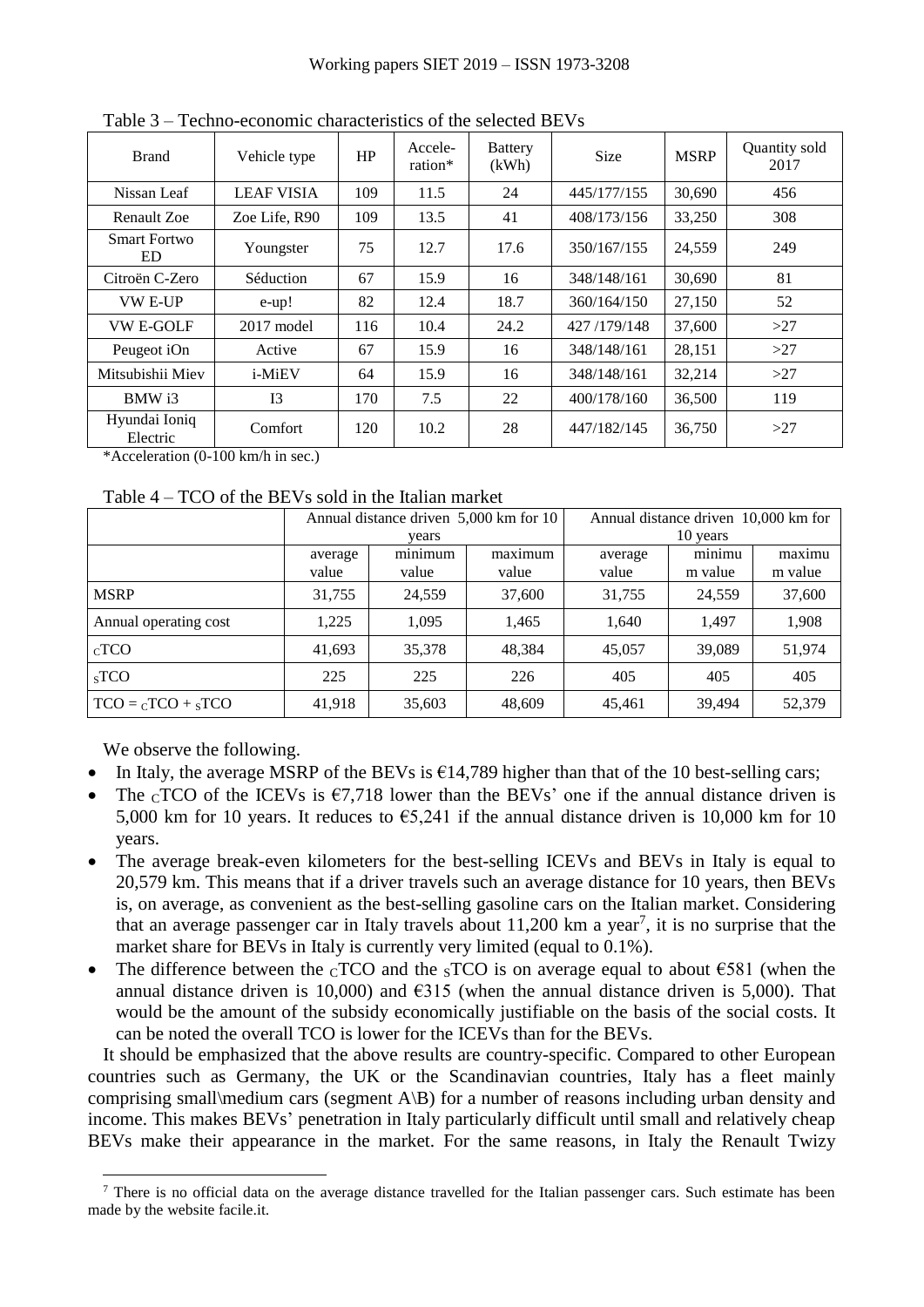quadri-cycle and the carsharing Share&go electric car have been quite successful. The petrol\diesel FIAT 500 and the Daimler Smart are largely used in urban centers, but only the latter is so far available in the electric version.

# *Pairwise comparison between BEVs and equivalent ICEVs*

Instead of using average values, we compare pairs of models of the same brand and of similar size and accessories. The selected pair and their technical characteristics are reported in [Table 5.](#page-10-0) They belong to the segment  $A - Small cars$  and  $B - Medium cars$ .

| <b>Brand</b>               | Fuel         | Model                         | Engine<br>displ.<br>(cc) | Car size    | <b>KW</b> | Accele-<br>ration | <b>Battery</b><br>(kWh) | Tank<br>(liters) | Segment      |
|----------------------------|--------------|-------------------------------|--------------------------|-------------|-----------|-------------------|-------------------------|------------------|--------------|
| <b>Smart Forfour</b>       | P            | 1.061c                        | 999                      | 350/167/155 | 52        | 16                | $\Omega$                | 28               | $\mathsf{A}$ |
| <b>Smart Forfour</b><br>ED | E            | Youngster                     |                          | 350/167/155 | 41        | 12.7              | 17.6                    | $\Omega$         | $\mathsf{A}$ |
| Renault Clio               | P            | 1.2 Intens                    | 1.149                    | 406/173/145 | 55        | 12                | $\Omega$                | 40               | A            |
| <b>Renault Zoe</b>         | E            | Zoe Life, R90                 |                          | 408/173/156 | 80        | 13.5              | 41                      | $\mathbf{0}$     | A            |
| VW up                      | $\mathbf{P}$ | 1.075 CV<br>move up!          | 999                      | 360/164/150 | 55        | 13.5              | $\theta$                | 35               | A            |
| <b>VW E-UP</b>             | E            | e-up!                         |                          | 360/164/150 | 60        | 12.4              | 18.7                    | $\overline{0}$   | A            |
| Nissan Pulsar              | P            | <b>PULSAR</b><br><b>VISIA</b> | 1197                     | 4.387/1.768 | 85        | 10.7              | $\Omega$                | 48               | B            |
| Nissan Leaf                | E            | <b>LEAF VISIA</b>             |                          | 445/177/155 | 80        | 11.5              | 24                      | $\theta$         | B            |
| WV Golf                    | P            | $1.0 - TSI$<br>Bluemotion     | 999                      | 427/179/148 | 85        | 9.7               | $\Omega$                | 50               | B            |
| VW E-Golf                  | E            | Volkswagen<br>e-Golf          |                          | 427/179/148 | 100       | 10.4              | 24.2                    | $\Omega$         | B            |

<span id="page-10-0"></span>Table 5 – Techno-economic characteristics of the selected pairs

\*Acceleration (0-100 km/h in sec.) P = Petrol, E = Diesel

A graphical comparison of their  ${}_{\text{c}}$ TCO varying the annual distance driven is presented in [Figure](#page-10-1) [1.](#page-10-1)



<span id="page-10-1"></span>*Figure*  $1 - cTCO$  *varying the annual distance driven* 

ICEVs are depicted with dashed lines, whereas BEVs with solid lines. The lines corresponding to ICEVs have lower intercepts than those of BEVs (lower fixed costs), but their slope is higher (higher variable costs). Lines with the same color and indicating comparable cars cross in one point,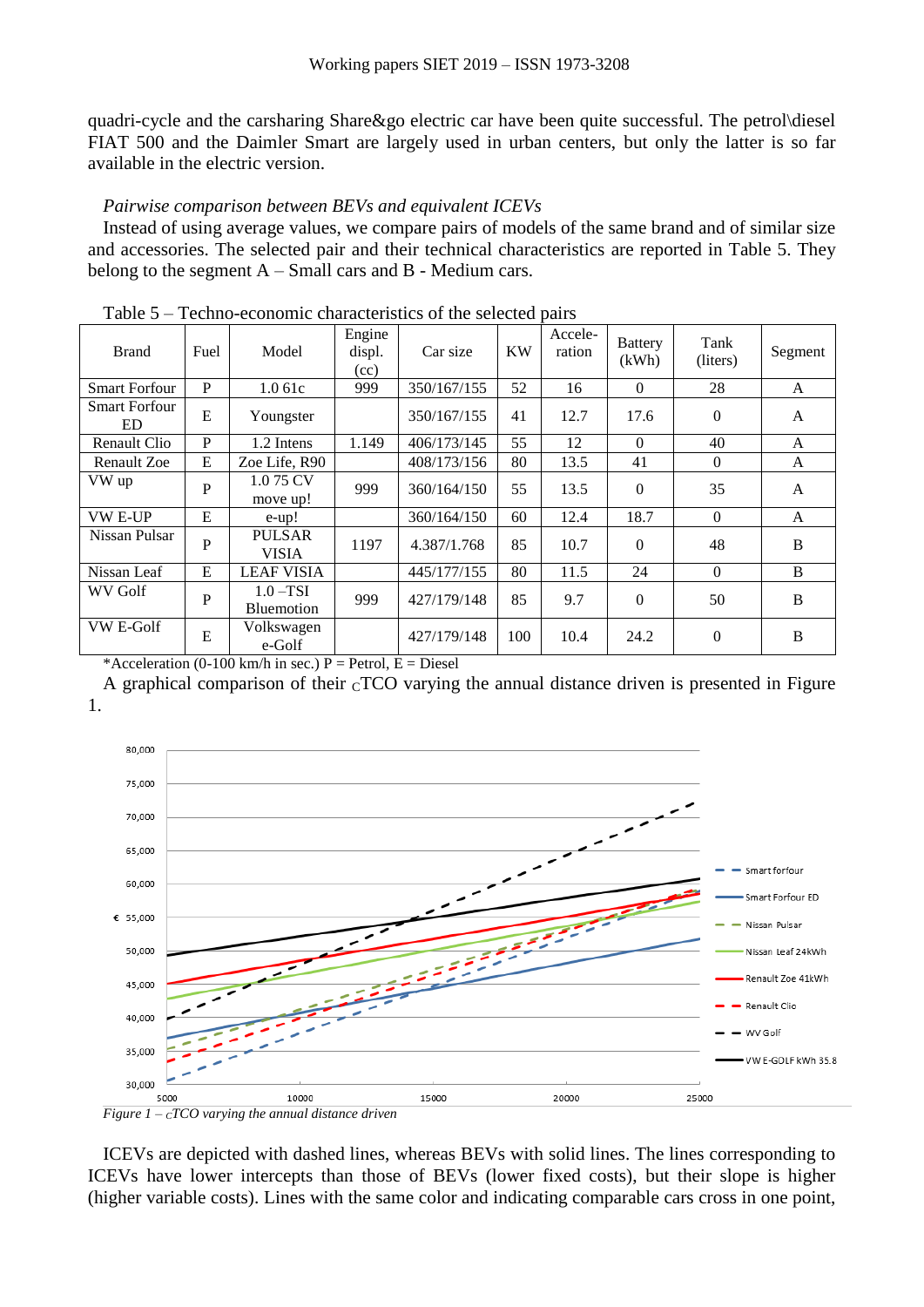which identifies the break-even distance, i.e. the how many kilometers one has to travel annually to have equal <sub>C</sub>TCO, under the hypothesis of 10 years of ownership/use of the car. [Table 6](#page-11-0) and [Table 7](#page-11-1) present the numerical values.

|                            | <b>ICEV</b>             | EV                            | <b>ICEV</b>      | EV                             | <b>ICEV</b>     | EV                         | <b>ICEV</b> | EV                                  | <b>ICEV</b> | EV                    |
|----------------------------|-------------------------|-------------------------------|------------------|--------------------------------|-----------------|----------------------------|-------------|-------------------------------------|-------------|-----------------------|
|                            | <b>Smart</b><br>forfour | <b>Smart</b><br>Forfour<br>ED | Nissan<br>Pulsar | <b>Nissan</b><br>Leaf<br>24kWh | Renault<br>Clio | Renault<br>Zoe $41$<br>kWh | WV<br>Golf  | VW E-<br><b>GOLF</b><br>kWh<br>35.8 | VW up       | VW <sub>E</sub><br>UP |
| <b>MSRP</b>                | 12,960                  | 24,559                        | 18,090           | 30,690                         | 16,350          | 33,250                     | 20,400      | 37,600                              | 12,600      | 27,150                |
| Annual<br>variable<br>cost | 3,049                   | 1,991                         | 2,859            | 1,950                          | 2,908           | 1,879                      | 3,396       | 1,796                               | 2,797       | 1,617                 |
| $CC TCO$                   | 37,687                  | 40,711                        | 41,280           | 46,503                         | 39,936          | 48,488                     | 47,944      | 52,170                              | 35,290      | 40,268                |
| $SS$ TCO                   | 888                     | 405                           | 881              | 405                            | 890             | 405                        | 889         | 405                                 | 868         | 405                   |
| TCO                        | 38,575                  | 41,116                        | 42,161           | 46,908                         | 40,826          | 48,893                     | 48,833      | 52,574                              | 36,158      | 40,673                |
| $CC TCO$<br>difference     |                         | 3,024                         |                  | 5,224                          |                 | 8,551                      |             | 4,226                               |             | 4,978                 |

<span id="page-11-0"></span>Table 6 - Detail of costs for 10,000 km per year and 10 years of ownership

<span id="page-11-1"></span>Table  $7 -$ Km to be yearly driven to break-even the  $_{\rm C}$ TCO

| Smart<br>forfour | Smart<br>Forfour<br>ED | Nissan<br>Pulsar | <b>Nissan</b><br>Leaf<br>24kWh | Renault<br>Clio | Renault<br>Zoe<br>41kWh | WV<br>Golf               | VW <sub>E</sub><br><b>GOLF</b><br>kWh<br>35.8 | VW up                    | VW <sub>E</sub> -<br>UP |
|------------------|------------------------|------------------|--------------------------------|-----------------|-------------------------|--------------------------|-----------------------------------------------|--------------------------|-------------------------|
|                  | 14,455                 | -                | 21,066                         | -               | 23,510                  | $\overline{\phantom{a}}$ | 13,981                                        | $\overline{\phantom{a}}$ | 17,611                  |

The last row identifies the difference between  $CTCO$  between a BEV and the corresponding ICEV. It can be noticed that such difference, with an annual distance driven equal to 10,000 km, lies between 3,000 and 8,000 euro. These values indicate the subsidy that would be needed to equalize the  $CTCO$ . At the moment and contrary to other European countries, BEVs enjoy no subsidy in Italy. Although the  $cTCO$  cannot by itself explain the purchasing behavior, buying a BEV in Italy is not justified on the basis of the cTCO. At least a 4,000-6,000 euro subsidy would be needed to balance the BEVs' unfavorable  $_{\rm C}$ TCO. Such a result is in line with Lévay et al. (2017)'s findings for the year 2014.

It is important to bear in mind that these estimates stem from specific assumptions on some key parameters of the model, such as:

- percentage of urban trips: 60%
- $\bullet$  real discount rate: 4%
- gasoline price per liter:  $€1.579$
- $\bullet$  diesel price per liter:  $\epsilon$ 1.427
- electricity price per kWh:  $\epsilon$ 0.18
- social cost of a tons of  $CO_2$ :  $€17.5$
- the annual savings in parking costs or access fees for BEVs:  $\epsilon$ 0

*A comparison between electric and equivalent conventional cars with an incentivizing urban policy*

National and local policies could greatly impact BEVs' diffusion (Sierzchula et al., 2014; Lieven, 2015; Diao et al., 2015; Lévay et al., 2017). Some policies have a non-monetary nature (public charging infrastructure, use of bus lanes), others have direct monetary implications (tax exemptions, direct subsidies). In Italy, up to now, there has been an only weak and intermittent political support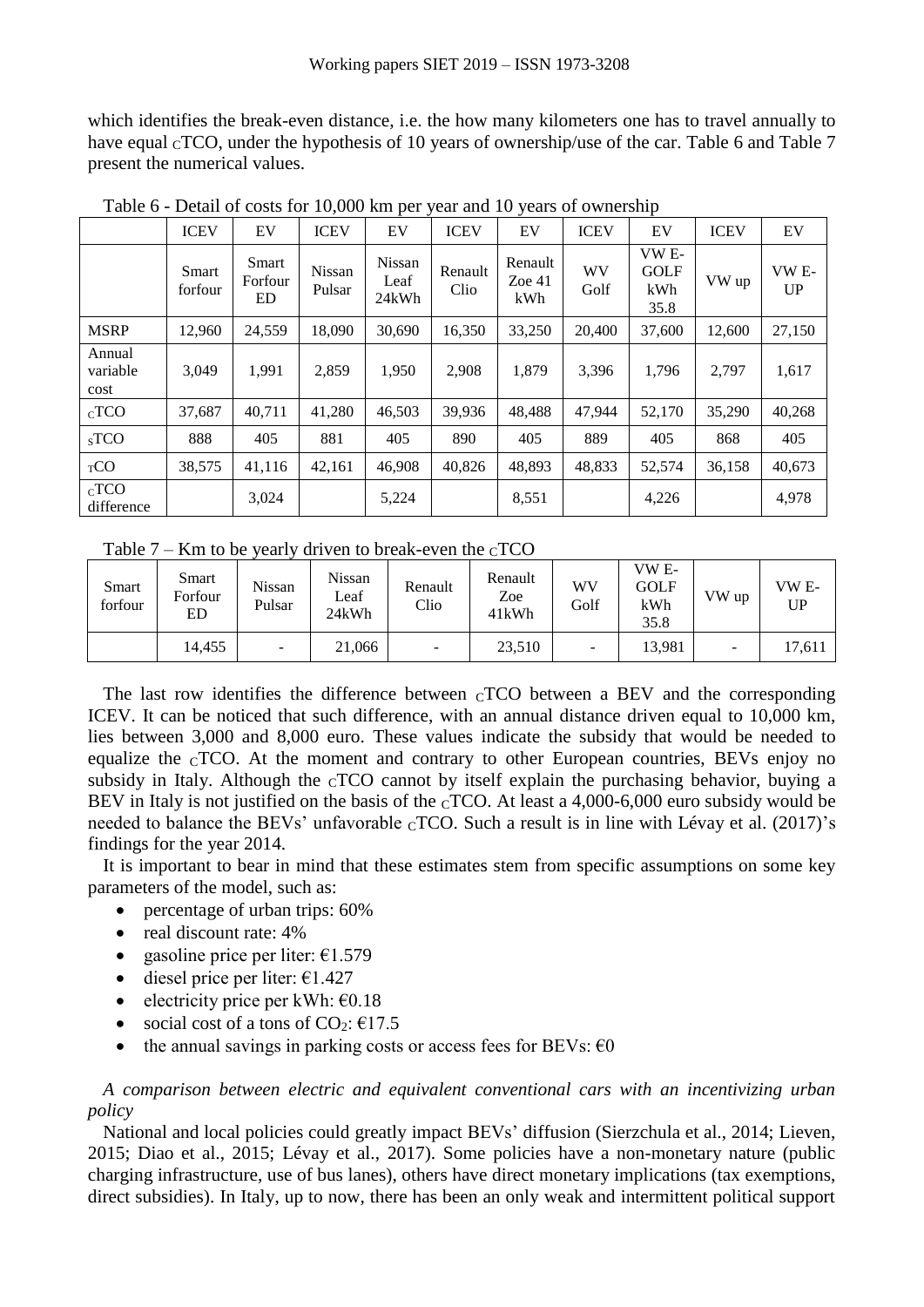for BEVs at national level. On the contrary, at the urban level more and more cities (e.g., Rome, Milan, Turin, Florence) have promoted policies favoring alternative fuel vehicles. The monetary savings for the urban commuter are difficult to quantify (Diao et al., 2015, terms them "intangible costs"). Assuming an annual saving of 200 euro due to lower parking or access fees compared to an ICEV, our model produces the results reported in [Table 8](#page-12-0) and [Table 9.](#page-12-1)

|                            | <b>ICEV</b>      | EV                                   | <b>ICEV</b>      | EV                             | <b>ICEV</b>     | EV                         | <b>ICEV</b> | EV                                  | <b>ICEV</b> | EV          |
|----------------------------|------------------|--------------------------------------|------------------|--------------------------------|-----------------|----------------------------|-------------|-------------------------------------|-------------|-------------|
|                            | Smart<br>forfour | <b>Smart</b><br>Forfour<br><b>ED</b> | Nissan<br>Pulsar | <b>Nissan</b><br>Leaf<br>24kWh | Renault<br>Clio | Renault<br>Zoe $41$<br>kWh | WV<br>Golf  | VW E-<br><b>GOLF</b><br>kWh<br>35.8 | VW up       | VW E-<br>UP |
| <b>MSRP</b>                | 12,960           | 24,559                               | 18,090           | 30,690                         | 16,350          | 33,250                     | 20,400      | 37,600                              | 12,600      | 27,150      |
| Annual<br>variable<br>cost | 3,049            | 1,791                                | 2,859            | 1,750                          | 2,908           | 1,679                      | 3,396       | 1,596                               | 2,797       | 1,417       |
| $CC TCO$                   | 37,687           | 39,089                               | 41,280           | 44,881                         | 39,936          | 46,865                     | 47,944      | 50,547                              | 35,290      | 38,646      |
| $SS$ TCO                   | 888              | 405                                  | 881              | 405                            | 890             | 405                        | 889         | 405                                 | 868         | 405         |
| <b>TCO</b>                 | 38,575           | 39.494                               | 42,161           | 45,286                         | 40,826          | 47,271                     | 48,833      | 50,952                              | 36,158      | 39,051      |
| $_{C}$ TCO<br>difference   |                  | 1,402                                |                  | 3,602                          |                 | 6,929                      |             | 2,603                               |             | 3,356       |

<span id="page-12-0"></span>Table 8 - Detail of costs for 10,000 km per year and 10 years of ownership

<span id="page-12-1"></span>Table 9 – Break-even point for total private cost\year

| Smart<br>forfour | Smart<br>Forfour<br>ED | Nissan<br>Pulsar | Nissan<br>Leaf<br>24kWh | Renault<br>Clio          | Renault<br>Zoe<br>41kWh | WV<br>Golf               | VW E-<br>GOLF<br>kWh 35.8 | VW up                    | VW E-<br>UP |
|------------------|------------------------|------------------|-------------------------|--------------------------|-------------------------|--------------------------|---------------------------|--------------------------|-------------|
|                  | 12,065                 | -                | '7,629                  | $\overline{\phantom{a}}$ | 20,947                  | $\overline{\phantom{a}}$ | 12,453                    | $\overline{\phantom{a}}$ | 15,131      |

It can be observed, comparing [Table 6](#page-11-0) and [Table 7](#page-11-1) with [Table 8](#page-12-0) and [Table 9,](#page-12-1) that the annual distance driven needed to reach the  $_{\rm C}$ TCO break-even would be reduced by almost 2,000 Km and the needed subsidies drop to 1,500-7,000 euro. This underlines the importance of urban policies to support electric mobility. In a small town or in a village, such policies are not in place, hence, their impact might be nonexistent or reduced. A location-specific analysis is needed to take in account these aspects along the lines suggested by Windisch (2013) and Diao et al. (2015).

# **6. Conclusions**

Buying a car implies making a complex choice based on monetary and non-monetary variables as well as on psychological, ideological or sociological motivations. Such a choice is not always rational or fully-informed. The TCO model could be useful since it allows: a) car drivers or fleet managers to take informed purchasing decisions, including not only the initial purchasing cost but the entire lifetime costs of the vehicle; b) OEMs to evaluate the market potential of the different types of vehicles and to define their price strategies; 3) transport policy decision makers to better calibrate their policies. We claim that a TCO model needs to be country-, time-, vehicle-time-, location-specific.

We have developed such a model for Italy, able to evaluate and simulate both the  $\rm cTCO$  and the sTCO. In this paper three applications are presented:

- a) a comparison between the 10 best-selling BEVs and ICEVs;
- b) a pairwise comparison between BEVs and ICEVs with similar characteristics and brand;
- c) and the above comparison b) with urban policies favoring BEVs.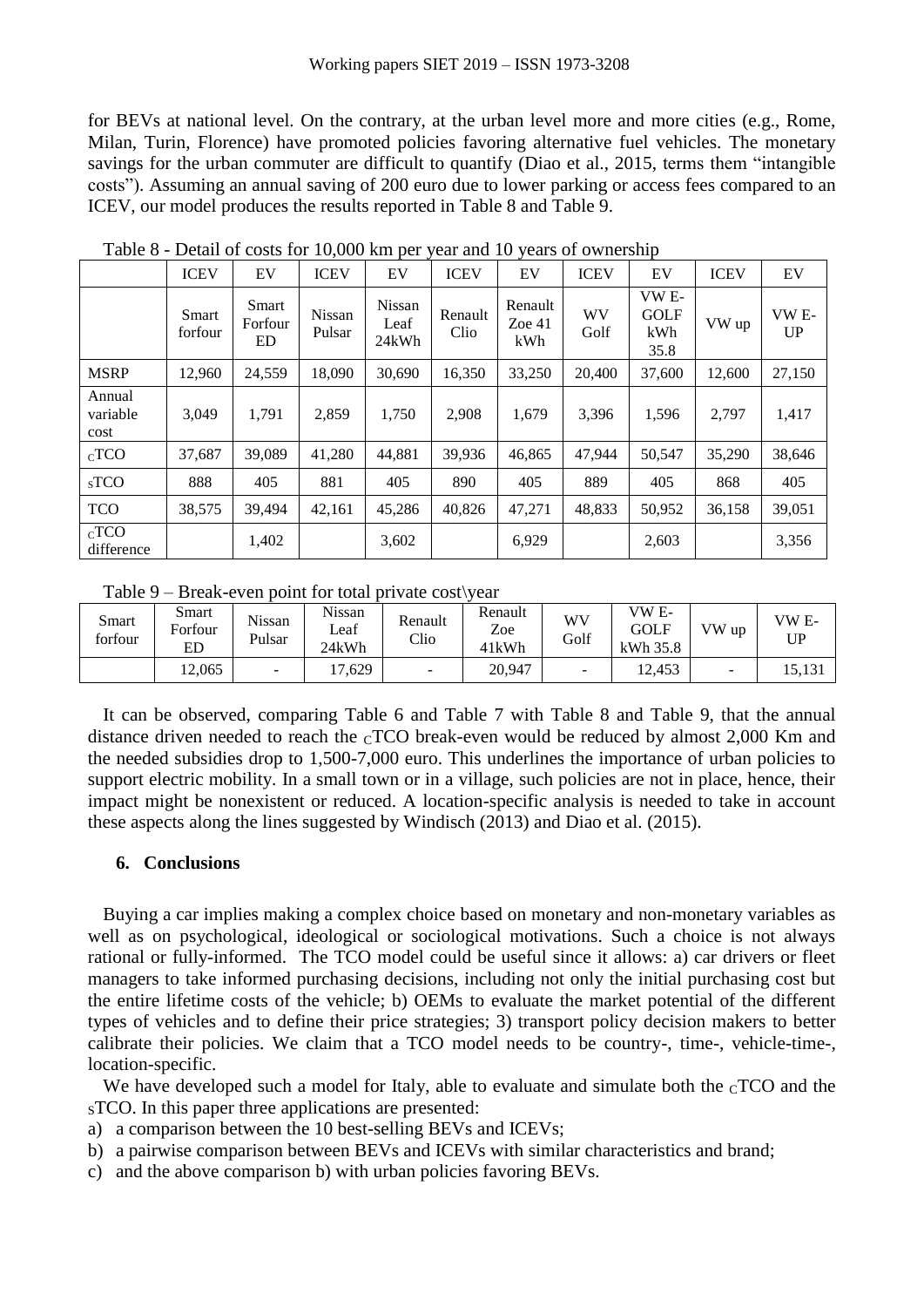We find that in Italy the MSRP of the BEVs is much higher than that of the best-selling ICEVs. Such a gap is compensated by the lower variable costs only in the case of a very high annual traveled distance (20,579 km per year per 10 years), which is much above the current Italian average one. Such a distance - equivalent to 57 km a day for 360 days - is, however, within the range of most BEVs. Considering that Italy is also lagging behind in terms of charging infrastructure, it is not surprising that the BEVs' share is almost insignificant.

The difference between the  $CTCO$  and the  $STCO$  - which represents the amount of the subsidy economically justifiable on the basis of the social costs - varies between  $\epsilon$ 315 and  $\epsilon$ 581, considering the entire lifetime of the vehicle. Therefore, even if the social costs are internalized, the BEVs will not be cost-competitive. These results are in line with previous findings by Prud'homme and Koning (2012), Zhao et al. (2015) and Bickert et al. (2015). On the contrary, they contrast with those obtained by Mitropoulos et al.  $(2017)$  for the USA<sup>8</sup>.

If, instead of comparing average values, we compare pairs of cars of the same brand and with similar characteristics, we reach the same conclusion: buying a BEV in Italy is not justified on the basis of the  $\rm cTCO$ . At least a 4,000-6,000 euro subsidy would be required to balance the BEVs' unfavorable  $CTCO$ . Such a subsidy is, in fact, in place in many European countries and in the USA, where the BEVs diffusion is much higher than in Italy. Only recently, an Italian region, the Trentino Alto Adige Region, has introduced a subsidy of such an amount. These findings support the common argument that subsidies are, for the time being, a pre-requisite for BEVs' penetration. However, we agree with Lèvay et al. (2017) that incentives play a crucial role for the BEVs' market breakthrough, but larger market penetration can only be achieved if they become more price competitive: the  $E14,789$  average price gap needs to be reduced. Such a scenario is not unlikely as the economics of scale reduce battery costs and the competition among OEMs grows.

Finally, we find that parking and access fees favoring BEVs could have a significant impact in reducing the need for subsidies or the distance driven to reach the cTCO break-even point. Such urban policies are currently in place in many Italian cities in an effort to curb air pollution.

The estimates presented above suffer from the common data uncertainties, both related to the private costs and, even more so, to the social costs. Our future research agenda includes taking into account such an uncertainty by developing a probabilistic TCO model (Element Energy, 2011; Wu et al., 2015). A useful extension would be to forecast the cost and price changes that might occur thanks to technological improvements and economies of scale. Furthermore, we plan to implement a finer territorial characterization of the model, taking into account specific regions or urban areas. Focusing on specific vehicle usage types (intercity commuting vs. urban trips) or professions (taxi drivers, or sale persons) might also shed light on the pros and cons of the BEVs. An even more challenging extension would be to merge a TCO mobility model with a renewable energy production model in a fleet or household environment.

**Acknowledgments**: This work represents an update of the model initially proposed by Andrea Rusich. As usual, a special thank goes to Lucia Rotaris for her useful comments.

#### *References*

 $\overline{a}$ 

Berkeley, N., Bailey, D., Jones, A., & Jarvis, D. (2017), Assessing the transition towards Battery Electric Vehicles: A Multi-Level Perspective on drivers of, and barriers to, take up. *Transportation Research Part A: Policy and Practice*, *106*, 320-332.

<sup>8</sup> Using the representative model approach, Mitropoulos et al. (2017) find that HEVs are the best choice both for the  $CTCO$  and for the  $STCO$ . With regards to the comparison between the ICEV and the BEV, they find the BEVs have both lower <sub>S</sub>TCO (\$2,023) and <sub>C</sub>TCO (\$3,854).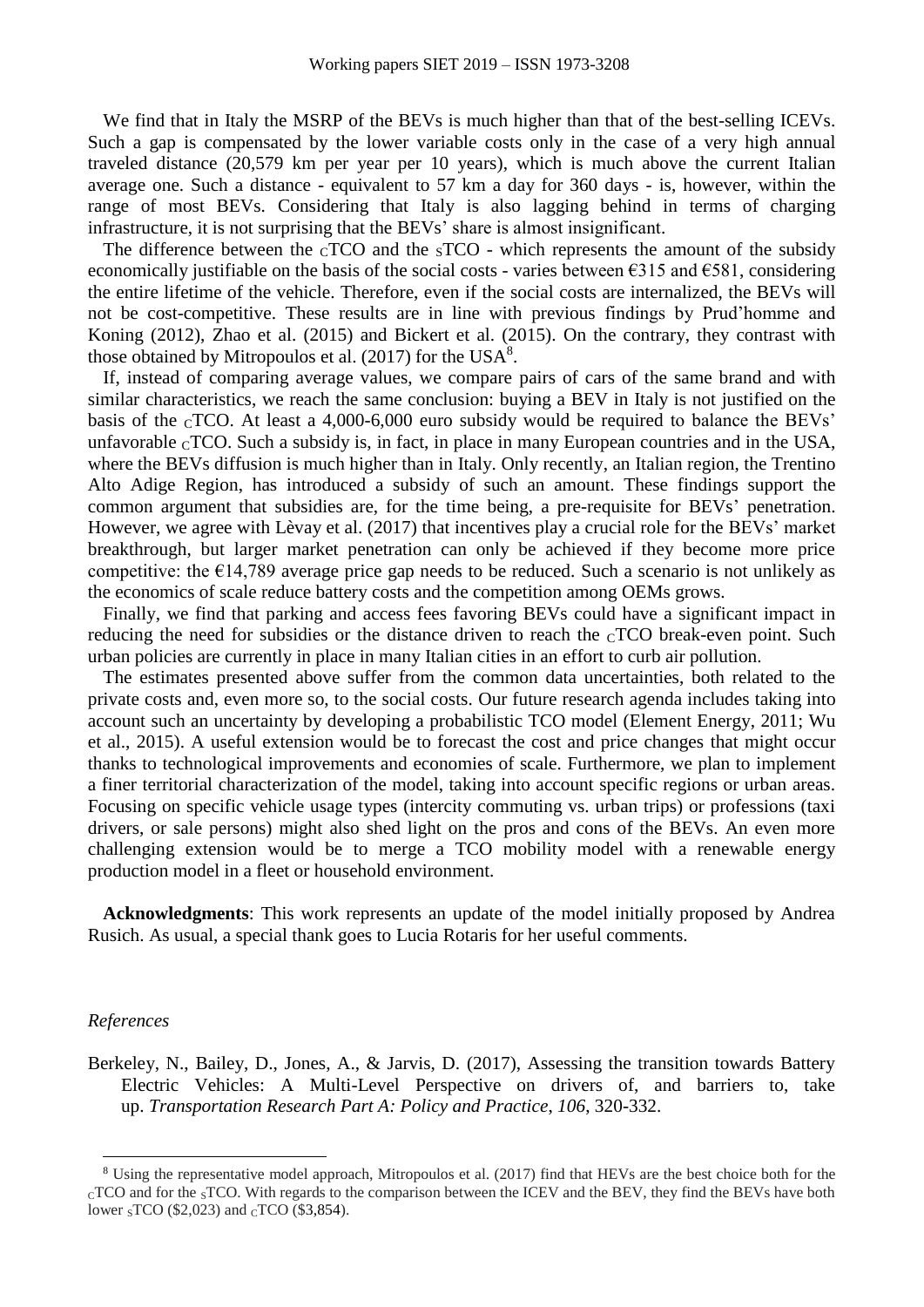- Bubeck, S., Tomaschek, J., & Fahl, U. (2016), Perspectives of electric mobility: Total cost of ownership of electric vehicles in Germany. *Transport Policy*, *50*, 63-77.
- Contestabile, M., Offer, G.J., Slade, R., Jaeger, F., Thoennes, M. (2011), Battery electric vehicles, hydrogen fuel cells and biofuels. Which will be the winner? *Energy and Environmental Science* 4, 3754.
- Danielis, R., Giansoldati, M., & Rotaris, L. (2018). A probabilistic total cost of ownership model to evaluate the current and future prospects of electric cars uptake in Italy. Energy Policy, 119, 268-281.
- Danielis, R., Giansoldati, M., Scorrano, M. (2019), Comparing the life-cycle  $CO<sub>2</sub>$  emissions of the best-selling electric and internal combustion engine cars in Italy. WP SIET, [http://www.sietitalia.org/wpsiet/WP%20SIET%202019\\_1%20-%20Danielis.pdf](http://www.sietitalia.org/wpsiet/WP%20SIET%202019_1%20-%20Danielis.pdf)
- DG MOVE (2014), Update of the Handbook on External Costs of Transport, Report for the European Commission
- Diao, Q., Sun, W., Yuan, X., Li, L., & Zheng, Z. (2016), Life-cycle private-cost-based competitiveness analysis of electric vehicles in China considering the intangible cost of traffic policies. *Applied Energy*, *178*, 567-578.
- Diez, W. (2014), Mehr Profit durch Kundenbindung, Institut für Automobilwirtschaft.
- Donateo, T., Licci, F., D'elia, A., Colangelo, G., Laforgia, D., & Ciancarelli, F. (2015), Evaluation of emissions of CO2 and air pollutants from electric vehicles in Italian cities*. Applied Energy*, 157, 675-687.
- Dumortier, J., Siddiki, S., Carley, S., Cisney, J., Krause, R. M., Lane, B. W., Graham, J. D. (2015), Effects of providing total cost of ownership information on consumers' intent to purchase a hybrid or plug-in electric vehicle. *Transportation Research Part A: Policy and Practice*, *72*, 71-86.
- Element Energy, (2011), Influences on the Low Low Carbon Car Market from 2020–2030. Report by Element Energy Limited. UK
- Ellram, L. (1995), Total cost of ownership An analysis approach for purchasing. *International Journal of Physical Distribution and Logistics Management*, 25(8), 4–23.
- Falcão, E. A. M., Teixeira, A. C. R., & Sodré, J. R. (2017), Analysis of CO 2 emissions and technoeconomic feasibility of an electric commercial vehicle. *Applied Energy*, 193, 297-307.
- Giansoldati M., Danielis R., Rotaris L., Scorrano, M. (2017). The role of driving range in consumers' purchasing decision for electric cars in Italy. Energy 165, 267-274.
- Gillingham, K., Palmer, K., (2013), Bridging the Energy-Efficiency Gap: Insights for Policy from Theory and Empirical Analysis. Discussion Paper RFF, DP 13-02. Resources for the Future.
- Hagman, J., Ritzén, S., Stier, J. J., & Susilo, Y. (2016), Total cost of ownership and its potential implications for battery electric vehicle diffusion. *Research in Transportation Business & Management*, *18*, 11-17.
- Hao H, Ou X, Du J, Wang H, Ouyang M. (2014), China's electric vehicle subsidy scheme: rationale and impacts. *Energy Policy*; 73: 722–32.
- ISPRA (2016), Italian Emission Inventory 1990-2014. Informative Inventory Report 2016.
- Kaenzig, J., & Wüstenhagen, R. (2010), The effect of life cycle cost information on consumer investment decisions regarding eco‐ innovation. *Journal of Industrial Ecology*, *14*(1), 121-136.
- Kromer, M.A. and Heywood, J.B. (2007), Electric Powertrains: Opportunities and Challenges in the U.S. Light-Duty Vehicle Fleet, MIT - Sloan Automotive Laboratory, Publication No. LFEE 2007-03 RP.
- Letmathe, P., & Suares, M. (2017), A consumer-oriented total cost of ownership model for different vehicle types in Germany. *Transportation Research Part D: Transport and Environment*, *57*, 314-335.
- Lévay, P. Z., Drossinos, Y., & Thiel, C. (2017), The effect of fiscal incentives on market penetration of electric vehicles: A pairwise comparison of total cost of ownership. *Energy Policy*, *105*, 524-533.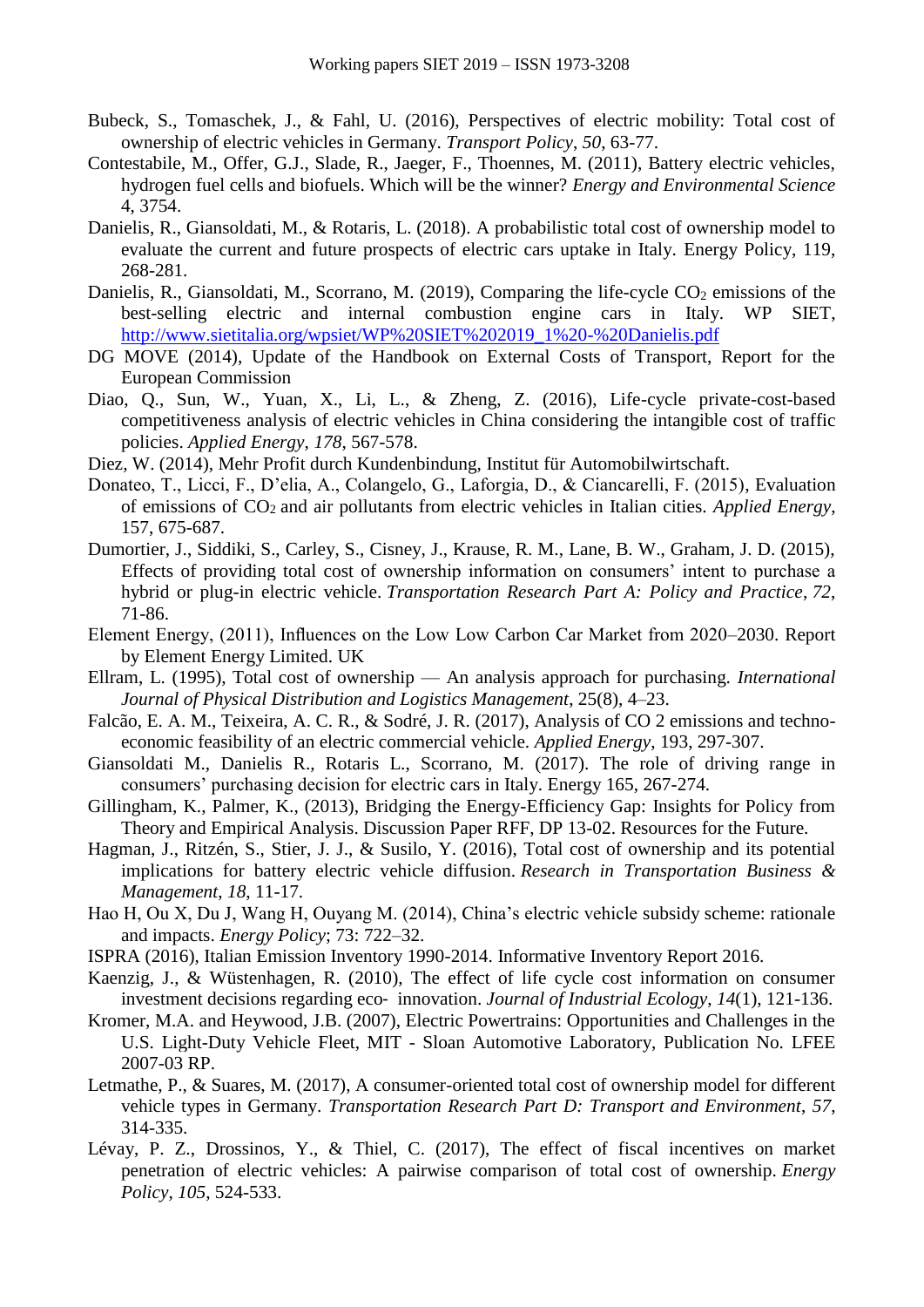- Liao, F., Molin, E., van Wee, B. (2017), Consumer preferences for electric vehicles: a literature review, *Transport Reviews*, 37:3, 252-275.
- Lieven, T., (2015), Policy measures to promote electric mobility A global perspective. *Transportation Research Part A*, 82, 78–93.
- Lin, B., & Wu, W. (2018), Why people want to buy electric vehicle: An empirical study in first-tier cities of China. *Energy Policy*, *112*, 233-241.
- McKinsey & Company (2011), A Portfolio of Power-trains for Europe: A Fact-Based Analysis. http://www.eesi.org/files/europe\_vehicles.pdf
- Mitropoulos, L. K., Prevedouros, P. D., & Kopelias, P. (2017), Total cost of ownership and externalities of conventional, hybrid and electric vehicle. *Transportation Research Procedia*, 24, 267-274.
- Nocera S., Tonin S., Cavallaro F., (2015), The Economic Impact of Greenhouse Gas Abatement through a Meta-Analysis: Valuation, Consequences and Implications in terms of Transport Policy. *Transport Policy*, 37, pp. 31-43.
- Palmer, K., Tate, J. E., Wadud, Z., & Nellthorp, J. (2018), Total cost of ownership and market share for hybrid and electric vehicles in the UK, US and Japan. *Applied Energy*, *209*, 108-119.
- Plötz, P., Gnann, T., Kühn, A., Wietschel, M., (2013), Markthochlaufszenarien für Elektrofahrzeuge. Fraunhofer-Institut für System und Innovationsforschung ISI
- Propfe, B., Redelbach, M., (2012), Cost analysis of plug-in hybrid electric vehicles including maintenance & repair costs and resale values. In: Proceedings of the EVS26 International Battery, Hybrid and Fuel Cell Electric Vehicle Symposium. German Aerospace Center (DLR).
- Prud'homme, R., Koning, M., (2012), Electric vehicles: a tentative economic and environmental evaluation. *Transport Policy* 23, 60–69.
- Rusich, A., & Danielis, R. (2015), Total cost of ownership, social lifecycle cost and energy consumption of various automotive technologies in Italy. Research in Transportation Economics, 50, 3-16.
- Scorrano M., Danielis R., Giansoldati M. (2017), Conviene acquistare un'automobile elettrica? Un'applicazione all'Italia del modello del costo totale di possesso, Rivista di Economia e Politica dei Trasporti, n. 2, art. 4.
- Sierzchula, W., Bakker, S., Maat, K., Wee, B. V., (2014), The influence of financial incentives and other socio-economic factors on electric vehicle adoption. *Energy Policy* 68, 183–194.
- Thiel, C., Perujo, A., Mercier, A., (2010) Cost and CO<sub>2</sub> aspects of future vehicle options in Europe under new energy policy scenarios. *Energy Policy* 38, 7142–7151.
- Torchio, M.F., Santarelli, M.G. (2010), "Energy, environmental and economic comparison of different powertrain/fuel options using well-to-wheels assessment, energy and external costs e European market analysis", *Energy*, 35, pp. 4156-4171.
- Tseng, H.-K., Wu, J.S., Liu, X., (2013) Affordability of electric vehicles for a sustainable transport system: an economic and environmental analysis. *Energy Policy* 61, 441–447.
- Windisch, E., (2013) Driving electric? A financial analysis of electric vehicle policies in France. Ecole des Ponts ParisTech. 〈https://tel.archives-ouvertes.fr/tel-00957749/document〉.
- Wu, G., Inderbitzin, A., & Bening, C. (2015), Total cost of ownership of electric vehicles compared to conventional vehicles: A probabilistic analysis and projection across market segments. *Energy Policy*, *80*, 196-214.
- Zhao, X., Doering, O. C., & Tyner, W. E. (2015), The economic competitiveness and emissions of battery electric vehicles in China. *Applied Energy*, 156, 666-675.

# *Appendix*

# *Vehicle Excise Tax*

In Italy, the vehicle excise tax is a local tax to be paid on vehicles and motorcycles registered in the Italy. The tax is differentiated by Region of residency and is computed taking into account the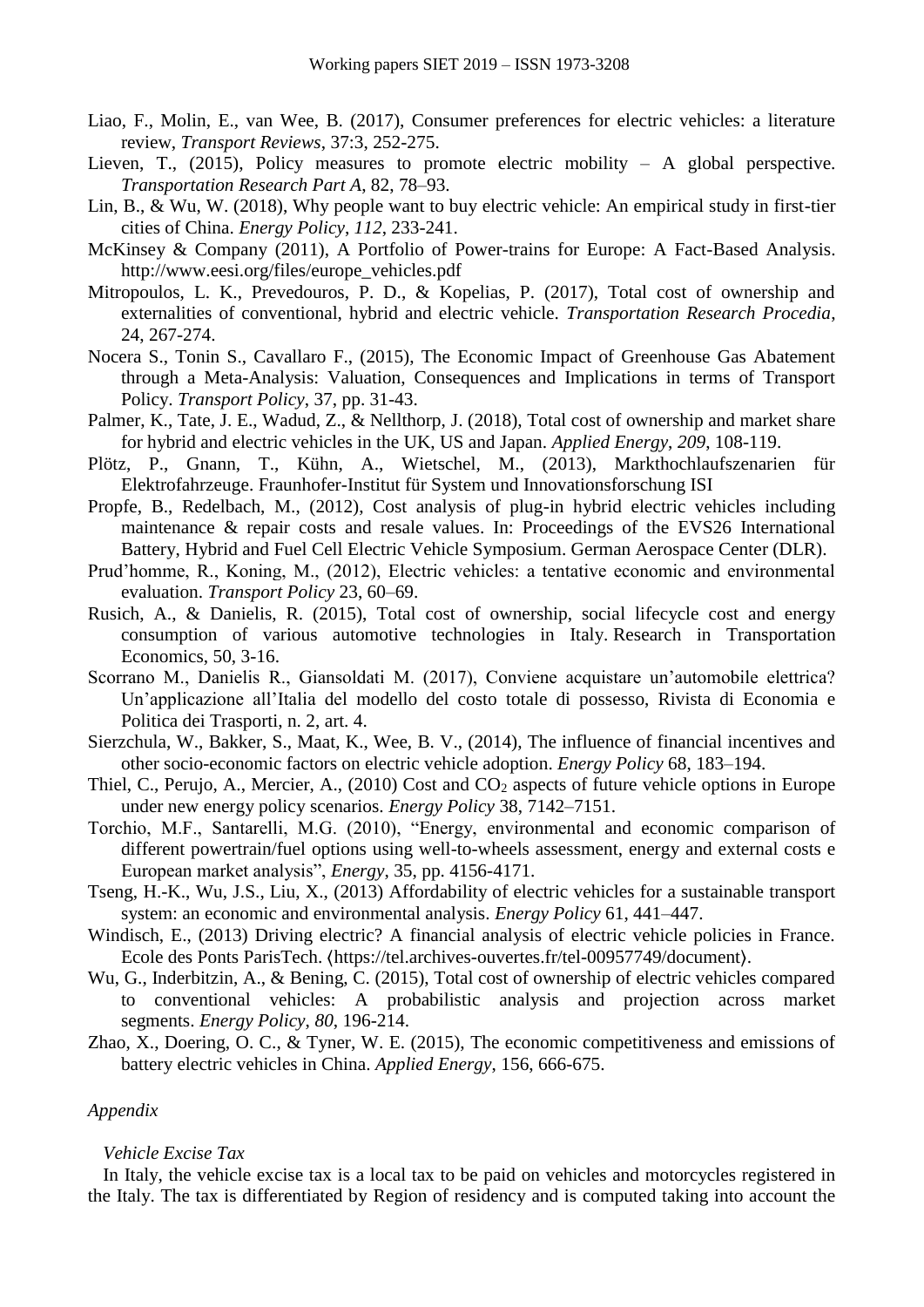engine displacement and the EURO category. Some propulsion systems enjoy specific exemptions. Electric cars are exempted from the payment for the first five years. Afterwards, in some Regions the tax exemption is maintained (Lombardy and Piedmont), in others is partially reduced or cancelled. LPG- or methane-fueled cars are also tax exempted. ICEVs might pay the "superbollo", an add-on tax if the engine displacement exceeds 185 kW (20 euro for each exceeding kW).

# *Discount rate*

The present value of an ordinary annuity (PVA) is calculated as:  $PVA = R \times \left[ \frac{1 - \frac{1}{(1+i)^n}}{1+i} \right]$  $\left|\frac{i+i}{i}\right|$ 

Where R is the amount of recurring cost, n is time expressed as number of years (the lifetime for all vehicle types is assumed to be 10 years), *i* is the real discount rate. The real discount rate is derived as follows:

$$
=\frac{(1 + nominal interest rate)}{(1 + inflation rate)} - 1
$$

The nominal interest rate is assumed to be 5.0% and the inflation rate is assumed to be 1%.

#### *Maintenance and repair*

On the basis of available information (Diez 2014), BEVs are estimated to incur in 35% less maintenance and repair costs than the average of ICEVs. Similarly, Mitropoulos et al. (2017) assumes a 30% reduction in maintenance costs. This reduction is attributable to the reduced number of car components and fluids.

#### *The external cost of CO<sup>2</sup>*

[Table 10,](#page-16-0) derived from Rusich and Danielis (2015) on the basis of Torchio and Santarelli (2010), indicates  $CO<sub>2</sub>$  emissions for different types of fuels on the basis on the Italian electricity mix.

|                    | Well-To-Tank $p^*$ | Tank-To-Wheel p | Well-To-Wheel p |
|--------------------|--------------------|-----------------|-----------------|
| Gasoline           | 26.05              | 153.05          | 179.10          |
| Diesel             | 24.98              | 120.2           | 145.18          |
| <b>Bi-fuel CNG</b> | 25.79              | 126.8           | 152.59          |
| Diesel HEV         | 20.02              | 95.6            | 115.62          |
| Gasoline HEV       | 21.90              | 100.6           | 122.50          |
| <b>BEV</b>         | 63.59              | 0               | 63.59           |
| <b>Bi-Fuel LPG</b> | 14.06              | 139.9           | 153.96          |

<span id="page-16-0"></span>

|  |  |  |  | Table $10 - CO_2$ emissions for different types of fuel (gCO <sub>2</sub> eq./km) |  |
|--|--|--|--|-----------------------------------------------------------------------------------|--|
|--|--|--|--|-----------------------------------------------------------------------------------|--|

 $\dot{i}$ 

Source: Rusich and Danielis (2015) on the basis of Torchio and Santarelli (2010)

Our data indicates that BEVs emit 36% and 44% of the amount generated by gasoline and diesel cars. A recent estimate by Falcão et al. (2017) indicates that BEVs' emissions are 4.6 lower than conventional vehicles. As stated above, the median value of 17.5 euro per ton of carbon derived from Nocera et al. (2015) is chosen to value  $CO<sub>2</sub>$  emissions. For a comparison, Mitropoulos et al. (2017) adopt the value of \$27 per ton of  $CO<sub>2</sub>$  and other GHGs.

# *The external cost of local environmental pollution*

The source of data for the estimation of the local urban and suburban pollution is Table 17, published in DG MOVE (2014), an "Update of the Handbook on External Costs of Transport  $(2014)$ ".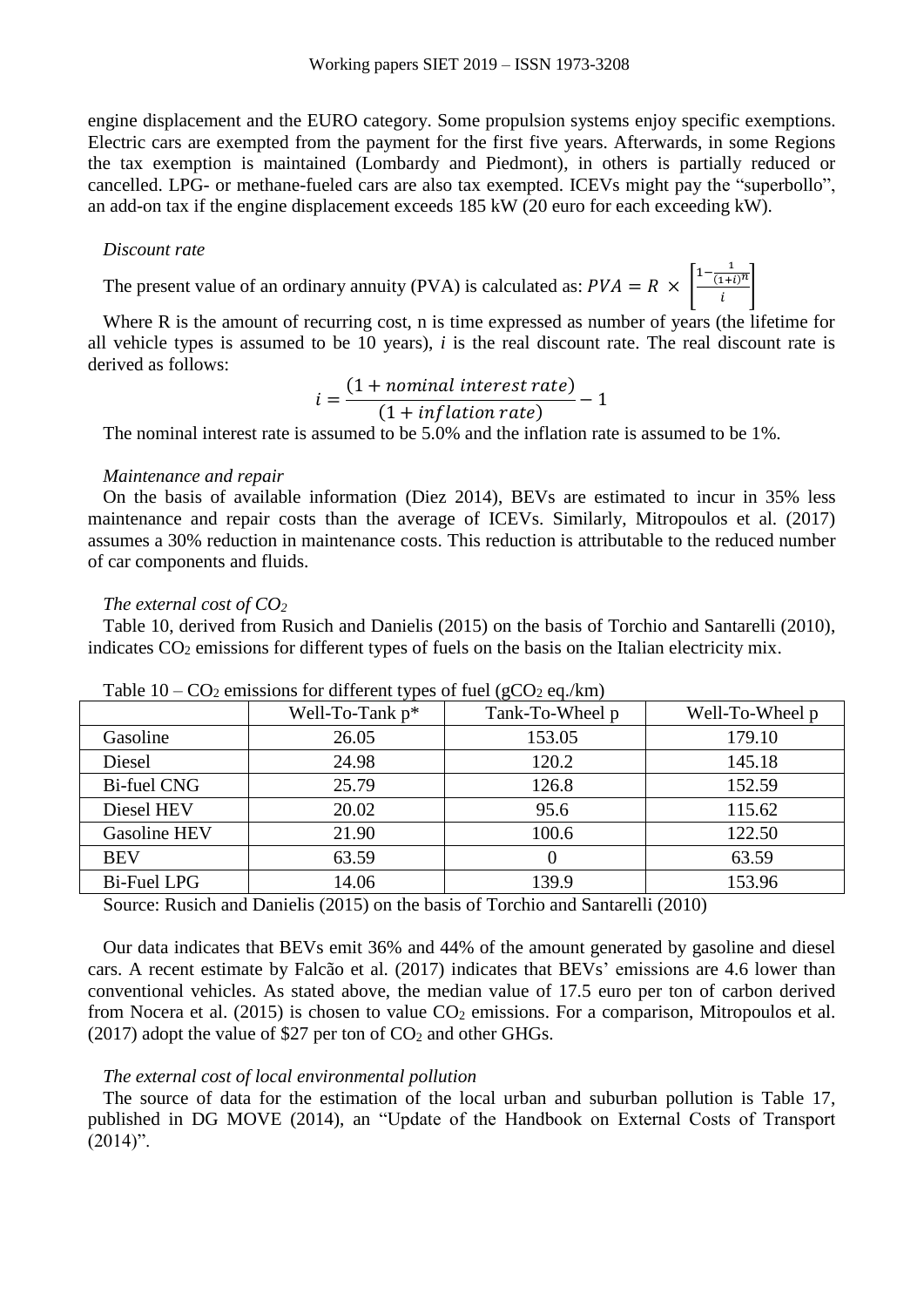|                                                                  | Gasoline | <b>Diesel</b> | Electric                 | Plug-in hybrid |
|------------------------------------------------------------------|----------|---------------|--------------------------|----------------|
| Urban local pollution( $\epsilon$ /vkm)                          | 0.0040   | 0.0070        | $\overline{\phantom{0}}$ | 0.0020         |
| Suburban local pollution<br>$(\epsilon/\text{vkm})$              | 0.0010   | 0.0030        | $\overline{\phantom{a}}$ | 0.0005         |
| Urban\highway local pollution<br>$(\epsilon/\text{vkm})$         | 0.0010   | 0.0030        | $\overline{\phantom{0}}$ | 0.0005         |
| Local pollution for energy<br>production $(\epsilon/\text{vkm})$ |          |               | 0.0010                   | 0.0005         |

Table 11 – The external cost of local environmental pollution ( $\epsilon/\nu$ km) for Euro 6 cars

The estimated external cost of diesel cars is almost twice as much as that of gasoline cars. For PHEVs we applied a value half than that of gasoline cars, on the basis of the empirical evidence showing that at least 50% of urban journeys are on electric mode.

BEVs produce zero emissions when in use, but they are still a cause of emission of local pollutants during the phase of energy production. As clearly shown by the Chinese case, if electricity is produced through coal plants close to urban areas, then the emissions of local pollutants affecting city inhabitants can be very large.

The Italian situation is well described by ISPRA (2016, p. 58). It is argued that the introduction of new regulatory tools, the replacement of oil with natural gas, the limited presence of coal plants and the increasing use of renewable sources, limited the emissions of local pollutants, and their value is also decreasing. Given the absence of official estimates for Italy (or Europe) on the external costs of local pollution to be associated with a vkm mileage employing a BEV, we opted for the following choice: attribute an external cost per km equal to the emissions released by ICEVs in suburban areas, given the fact that polluting emissions of energy plants are usually not located in urban areas. Donateo et al. (2015), using experimental values on charging habits in Rome, estimate local pollution from the BEVs to be lower than the ICEVs limits.

# *The external cost of noise*

DG MOVE (2014) published an estimate differentiated for type of vehicle, day and night, traffic type (intense, not intense) and for areas (rural, suburban, and rural). These values are very heterogeneous: the value night\intense\urban is 15 times than the suburban one. As our values are only differentiated between urban and suburban journeys, we compute averages (between day and night, and between urban and suburban), reaching the following outcomes:

- cost of urban noise( $\epsilon$ /km): 0.0113
- cost of suburban noise ( $\epsilon/km$ ): 0.0002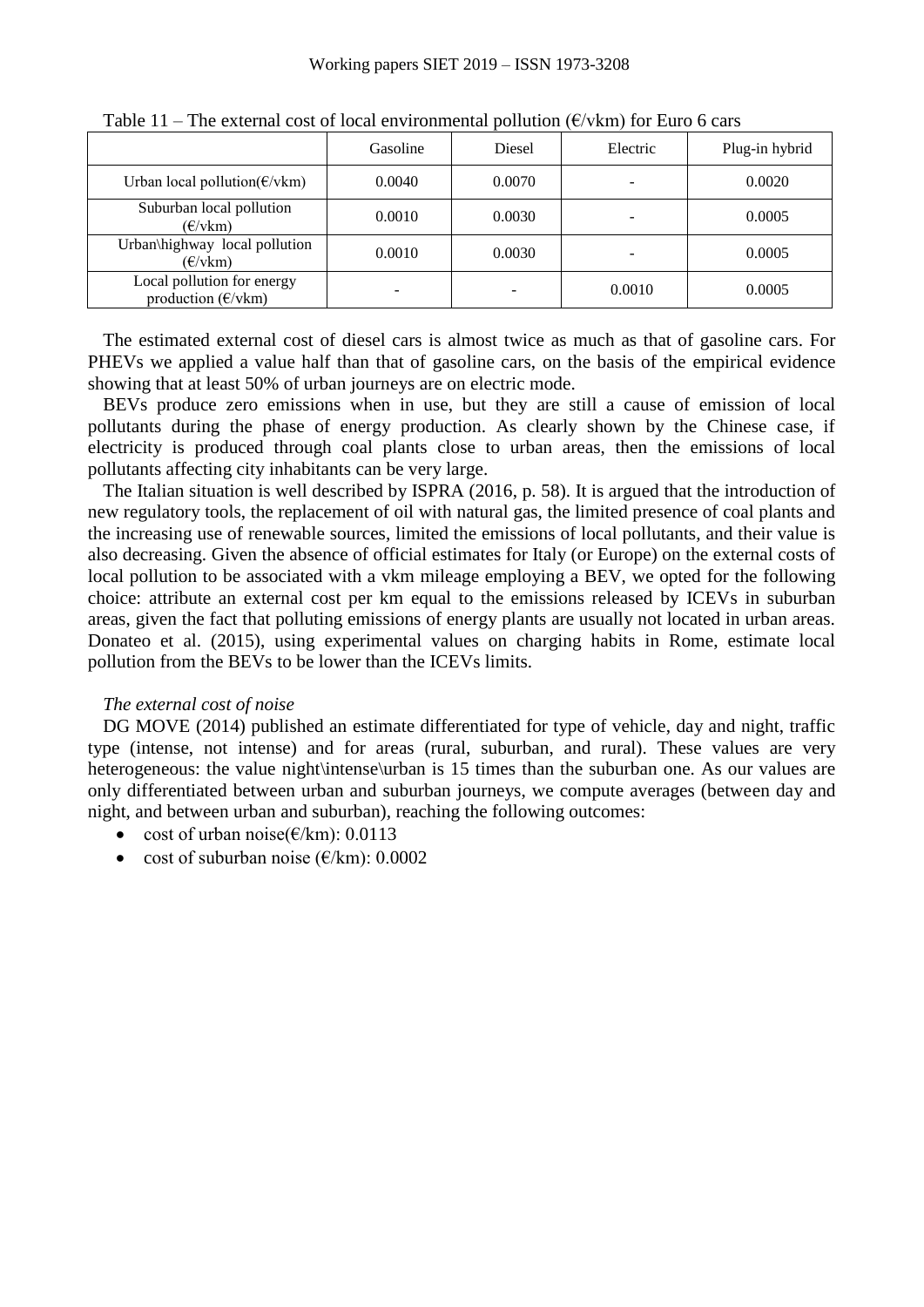Table 12 – Related TCO literature

<span id="page-18-0"></span>

| Authors                            | Propulsion<br>systems                                  | Vehicle<br>classes                                           | Vehicle type                  | $SS$ TCO                           | Reference country | Main findings                                                                                                             |
|------------------------------------|--------------------------------------------------------|--------------------------------------------------------------|-------------------------------|------------------------------------|-------------------|---------------------------------------------------------------------------------------------------------------------------|
| Kromer and<br>Heywood<br>(2007)    | ICEV-SI,<br>ICEV-CI,<br>HEV,<br>PHEV, BEV              | One<br>reference<br>model per<br>technology                  | Representative<br>model $(1)$ | GHG, energy                        | <b>USA</b>        | No clear winner                                                                                                           |
| Thiel et al.<br>(2010)             | ICEV-SI.<br><b>ICEV-CI.</b><br>HEV,<br>PHEV, BEV       | Midsize                                                      | Representative<br>model(1)    | CO <sub>2</sub>                    | EU-27             | electrification can reduce $CO2$ significantly                                                                            |
| Contestabile<br>et al. (2011)      | ICEV-CI,<br>HEV,<br>PHEV,<br>BEV, FCEV                 | Super-mini,<br>Lower-<br>medium,<br>Multipurpos<br>e, Luxury | Representative<br>model $(1)$ | no                                 | <b>UK</b>         | BEVs have an advantage on short distances and<br>light vehicles                                                           |
| Element<br>Energy<br>(2011)        | ICEV-SI.<br>HEV,<br>REEV, BEV                          | A/B, C/D,<br>E/H                                             | Conceptual<br>vehicle         | CO <sub>2</sub>                    | <b>UK</b>         | ICEV will have lower TCO than BEVs up to 2030                                                                             |
| McKinsey &<br>Company<br>(2011)    | ICEV-SI,<br>ICEV-CI,<br>PHEV,<br>BEV, FCEV             | A/B, C/D,<br><b>SUV</b>                                      | Conceptual<br>vehicle         | no                                 | EU-27, CH, NO     | After 2025, the TCO of all the power-trains<br>converge                                                                   |
| Prud'homme<br>and Koning<br>(2012) | ICEV-CI,<br><b>BEV</b>                                 | A/B                                                          | Representative<br>model(1)    | $CO2$ , Local pollutants,<br>noise | <b>FR</b>         | BEVs have excess costs much above 10,000 euro<br>for very small $CO2$ gains                                               |
| Propfe et al.<br>(2012)            | ICEV-SI,<br>HEV,<br>PHEV,<br>REEV,<br><b>BEV, FCEV</b> | Midsize                                                      | Conceptual<br>vehicle         | no                                 | DE                | TCO gaps for alternative drivetrains will<br>decrease significantly by 2020                                               |
| Plötz et al.<br>(2013)             | ICEV-SI,<br>ICEV-CI,<br>PHEV,<br>REEV, BEV             | Small,<br>Medium,<br>Large                                   | Representative<br>model $(3)$ | no                                 | DE                | The BEVs share in 2020 is highly dependent on<br>external factors. More potential for users travelling<br>above 15,000 km |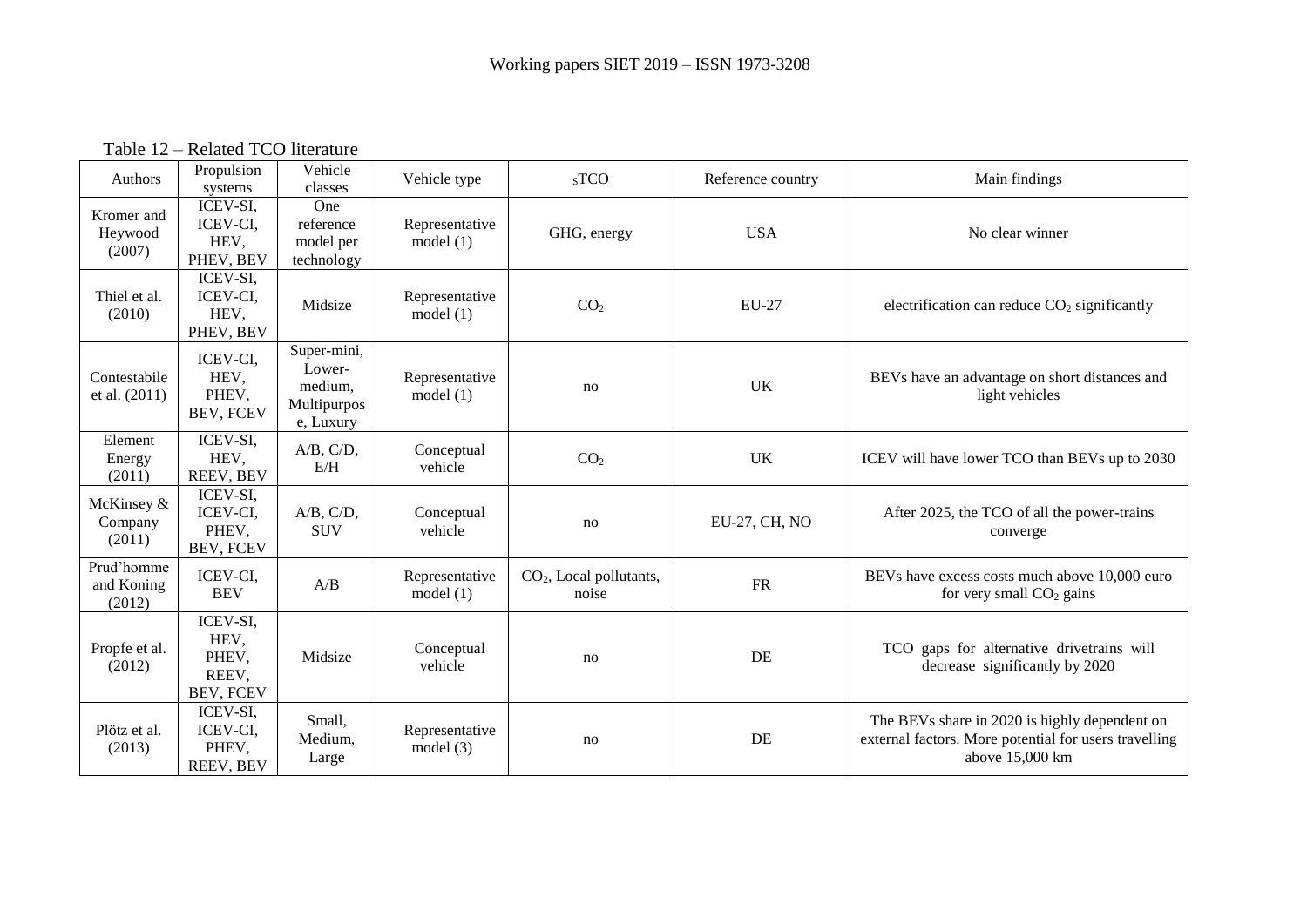| Tseng et al.<br>(2013)       | ICEV-SI,<br>HEV,<br>PHEV, BEV               | Midsize                                                         | Representative<br>model $(1)$                  | energy, CO <sub>2</sub> and local<br>air pollutants | <b>USA</b>                        | Only HEVs have TCO comparable to ICEVs.<br>BEVs are competitive with 20,000 miles over 12<br>years. Tax credits are crucial                                                                             |
|------------------------------|---------------------------------------------|-----------------------------------------------------------------|------------------------------------------------|-----------------------------------------------------|-----------------------------------|---------------------------------------------------------------------------------------------------------------------------------------------------------------------------------------------------------|
| Windisch<br>(2013)           | ICEV,<br>PHEV, BEV                          | Compact,<br>Sedan                                               | Representative<br>models                       | no                                                  | $\boldsymbol{\mathrm{F}}$         | BEVs with leased-battery are competitive (with<br>annual driven distance of 18,000 km). BEVs with<br>purchased battery have higher payback period,<br>require longer distances and financial incentives |
| Wu et al.<br>(2015)          | ICEV-SI.<br>ICEV-CI,<br>HEV,<br>PHEV, BEV   | A/B, C/D,<br><b>SUV</b>                                         | Conceptual<br>vehicle                          | no                                                  | DE                                | TCO does not reflect how consumers make their<br>purchase decision today; cost efficiency of EV<br>increases with the consumer's driving distance and<br>is higher for small than for large vehicles    |
| Diao et al.<br>(2015)        | ICEV, BEV                                   | Medium                                                          | Representative<br>models                       | no                                                  | <b>CN</b>                         | The intangible costs of traffic policies (purchasing<br>and driving restrictions) have significant effects on<br>BEVs' diffusion. They are higher in mega-cities.                                       |
| Zhao et al.<br>(2015)        | ICEV, BEV                                   | Compact,<br>multi-<br>purpose                                   | representative<br>models (5 ICEVs,<br>$1$ BEV) | $CO2$ and local air<br>pollutants                   | <b>CN</b>                         | BEVs have 1.4 higher TCO than ICEVs                                                                                                                                                                     |
| Bickert et al.<br>(2015)     | ICEV, BEV                                   | Compact,<br>Subcompact,<br>Micro                                | Representative<br>models $(1)$                 | CO <sub>2</sub>                                     | ${\bf D}$                         | External cost are high but do not gives BEVs a<br>financial advantage                                                                                                                                   |
| Bubeck et al.<br>(2016)      | ICEV-SI,<br>ICEV-CI,<br>HEV,<br><b>PHEV</b> | $\overline{\text{Small}}$ ,<br>Compact,<br>Medium,<br>Executive | Conceptual<br>vehicle                          | $CO2$ , energy                                      | D                                 | BEVs needed premium range from 8,600 to 32,400<br>euro. BEVs will be economically viable in 2030.                                                                                                       |
| Falcão et al.<br>(2017)      | ICEV-CI,<br><b>BEV</b>                      | Medium-<br>duty vehicle                                         | Representative<br>models                       | CO <sub>2</sub>                                     | undefined                         | Total cost of ownership of electric vehicle is 2.5<br>times higher than diesel vehicle. Payback of<br>electric vehicle occur after 13 years operation                                                   |
| Lévay et al.<br>(2017)       | ICEV, BEV                                   | Small,<br>Medium                                                | Representative<br>model(10)                    | no                                                  | NO, NL, FR, UK, DE,<br>HU, IT, PL | Big EVs have lower TCO, higher sales, and seem<br>to be less price responsive than small EVs.                                                                                                           |
| Mitropoulos<br>et al. (2017) | ICEV, HEV,<br>EV                            | unclear                                                         | Representative<br>models                       | Local air pollution,<br>GHG, time losses            | <b>USA</b>                        | The HEVs are cleaner in terms of GHGs. EVs in<br>terms of VOC, NOx, CO, but dirtier for Sox. Total<br>externalities are lower for EVs. TCO are lower for<br>HEVs, then EV and ICEV.                     |